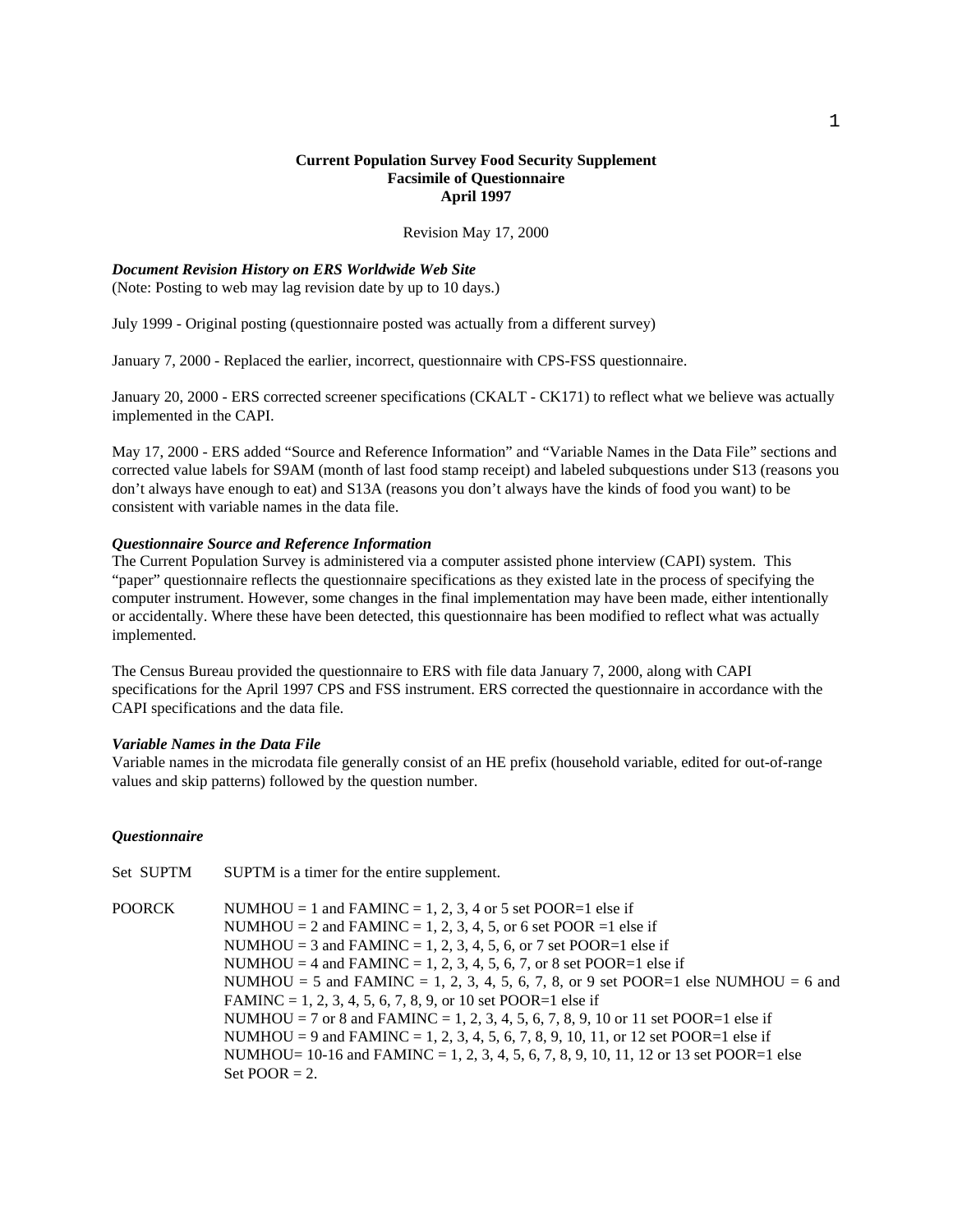#### I. FOOD EXPENDITURES

S1CK If MISCK=1,2,3,5,6, or 7, then ask S1a else ask S1A1.

S1A1 "People buy food from different kinds of places such as supermarkets, grocery stores, warehouse clubs, convenience stores, restaurants, cafeterias, and vending machines. Thinking about all the different types of places where (you/you and other members of your household) buy food, how much (do you/does your household) usually spend on food per week ( /including any purchases made with food stamps)?"

\$\_\_\_.00

Blind  $\langle D \rangle$  or  $\langle R \rangle$ 

SKIP to SCK9

**Item S1A1 make the out variable S1AO. S1AO is the amount usually spent by the household on food at all types of stores. This item is only asked of MIS 4 and 8 households.**

S1A These first questions are about the places where you and all the other members of your household bought food last week. By last week, I mean from Sunday through Saturday.

First, did (you/anyone in your household) shop for food at a supermarket or grocery store last week?

 $<1>$  Yes  $\langle 2 \rangle$  No

Blind  $\langle D \rangle$  or  $\langle R \rangle$ 

- SCOMPL If onpath entry, D or R in S1A then set SCOMPL=1 otherwise set SCOMPL=0
- S1B Think about all the other kinds of places where people buy food, such as meat markets, produce stands, bakeries, warehouse clubs, and convenience stores. Did (you/anyone in your household) buy food from any stores such as these last week?
	- <1> Yes  $\langle 2 \rangle$  No

Blind  $\langle D \rangle$  or  $\langle R \rangle$ 

- S1C Last week, did (you/anyone in your household) buy food at a restaurant, fast food place, cafeteria, or vending machine? (Include any children who may have bought food at the school cafeteria/).
	- <1> Yes <2> No

Blind  $\langle D \rangle$  or  $\langle R \rangle$ 

S1D Did (you/anyone in your household) buy food from any other kind of place last week?

<1> Yes <2> No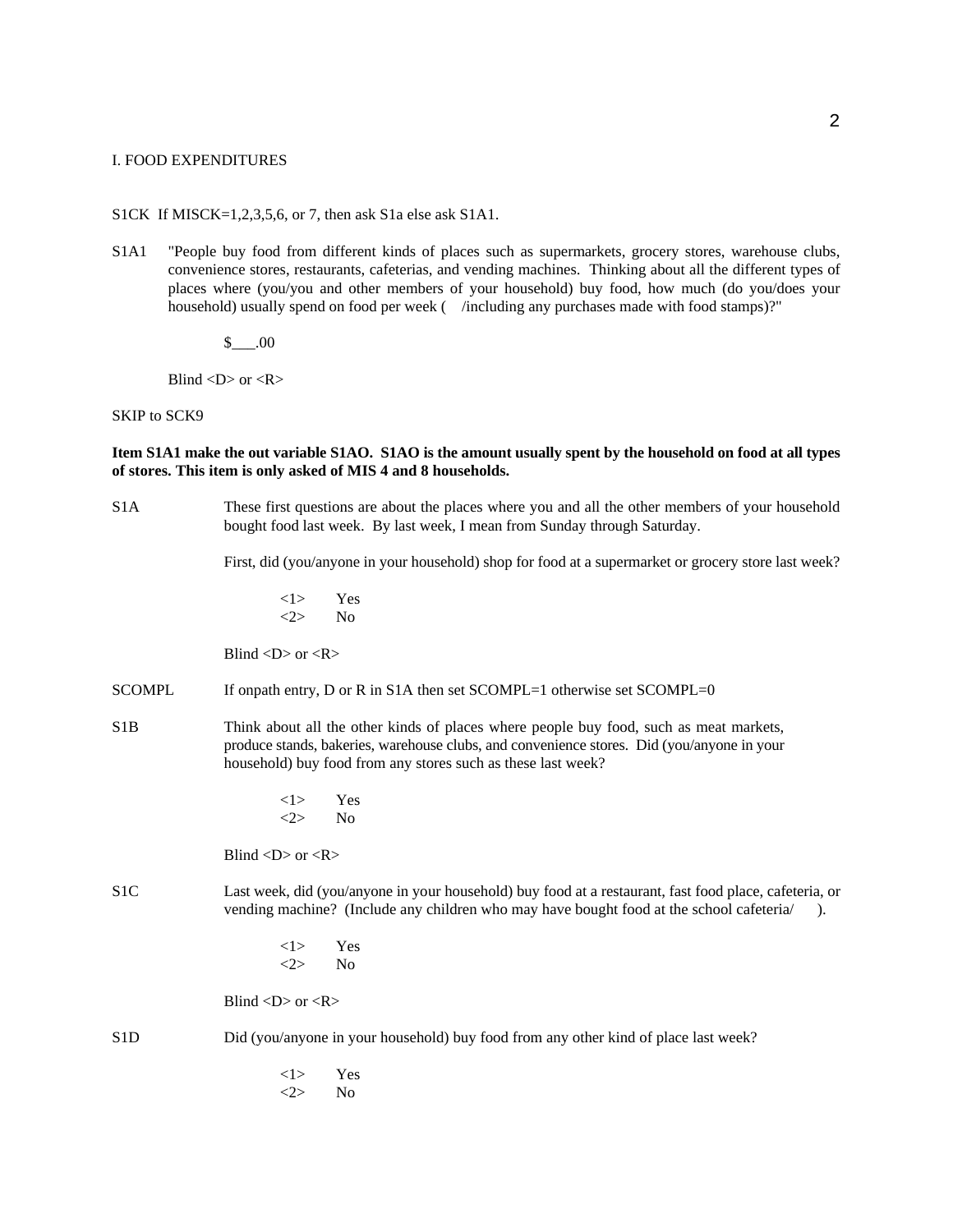Blind <D> or <R>

- SCKA If onpath entry of <2>, <D> or <R> in S1A, S1B, S1C and S1D then skip to S8 else go to Slead.
- Slead Now I'm going to ask you about the ACTUAL amount you spent on food last week in all the places where (you/you and all the other members of your household) bought food. Then, since last week may have been unusual for (you/your household), I will ask about the amount (you/your household) USUALLY spends).

<P> Proceed

SCKB If onpath entry of <1> in S1A then ask S2 else skip to SCKC.

## **Items S2 through S2COR go into making the out variable S2O. S2O is the amount spent at supermarkets and grocery stores (S1A=1) and it should be used as the variable for supermarket amounts.**

S2 How much did (you/your household) ACTUALLY spend at supermarkets and grocery stores last week (?/including any purchases made with food stamps?)

#### ENTER X IF RESPONDENT CAN ONLY GIVE RANGE

- $$-.00$
- S2CK If entry of X in S2 goto S2CK1 else store entry in S2O. If S2O is between \$1.00 and \$450.00 go to S3 else if S2O is equal to D or R go to SCKC otherwise go to S2RC.

S2CK1 \*\*\*\*\*\*\*\*\*\*\*\*\*\*\*\*\*\*\*\*\*\*\*\*\*DO NOT READ TO RESPONDENT\*\*\*\*\*\*\*\*\*\*\*\*\*\*\*\*\*\*\*

Enter range reported by respondent

 $=-00$  to  $=-00$ 

S2RG Add the entries in S2CK1 and divide by 2. Store the answer in S2O. If S2O is between \$1.00 and \$450.00 go to S3 otherwise go to S2RC.

S2RC \*\*\*\*\*\*\*\*\*\*\*\*\*\*DO NOT ASK THE RESPONDENT\*\*\*\*\*\*\*\*\*\*\*\*\*\*\*\*\*\*\*\*\*\*\*

AMOUNT SPENT RECORDED AS: (entry in S2O) IS THIS ENTRY CORRECT?

> $\langle$ 1> YES (go to S3)  $\langle 2 \rangle$  NO (go to S2COR)

S2COR \*\*\*\*\*\*\*\*\*\*\*\*\*\*\*\*\*\*DO NOT ASK THE RESPONDENT\*\*\*\*\*\*\*\*\*\*\*\*\*\*\*\*\*\*\*\*\*\*\*\*

INCORRECT ENTRY WAS RECORDED AS: (entry in S2O) CORRECT ENTRY IS:

 $\frac{1}{2}$  \_ \_00 (store entry in S2O)

**Items S3 through S3COR go into making the out variable S3O. S3O is the amount spent at supermarkets on**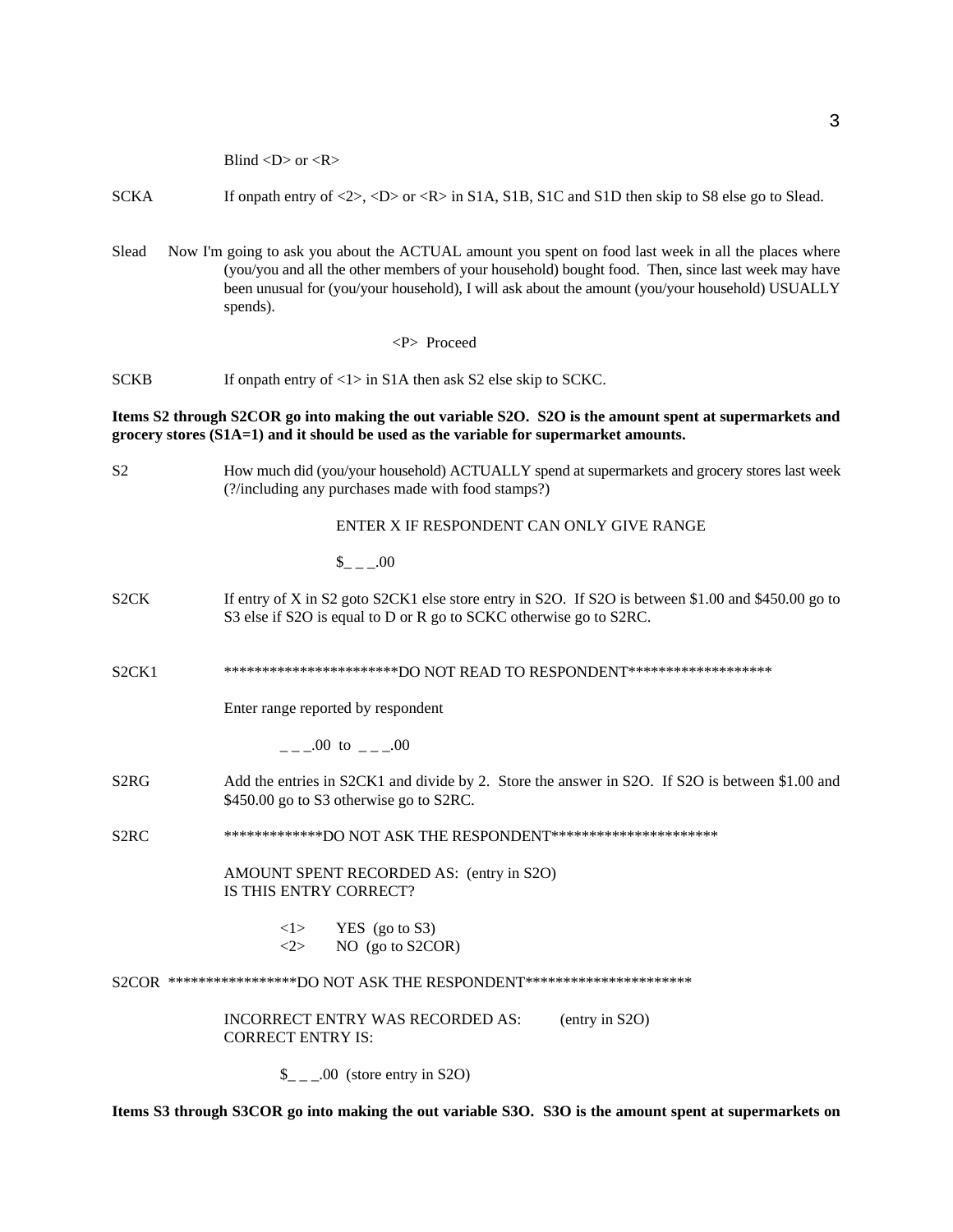# **NON-FOOD items. S3O is the variable you should use.**

| S <sub>3</sub><br>How much of the (fill with S2O) was for non-food items, such as pet food, paper products, detergents,<br>cleaning supplies, or alcoholic beverages? |                                                                                                                                                                                                                                            |  |  |
|-----------------------------------------------------------------------------------------------------------------------------------------------------------------------|--------------------------------------------------------------------------------------------------------------------------------------------------------------------------------------------------------------------------------------------|--|--|
|                                                                                                                                                                       | ENTER X IF RESPONDENT CAN ONLY GIVE RANGE                                                                                                                                                                                                  |  |  |
|                                                                                                                                                                       | $_{--.00}$                                                                                                                                                                                                                                 |  |  |
|                                                                                                                                                                       | Blind $\langle D \rangle$ or $\langle R \rangle$                                                                                                                                                                                           |  |  |
| S3CK                                                                                                                                                                  | If entry of X in S3 goto S3CK2 else store entry in S3O. Do not allow entry in S3O to be greater than<br>entry in S2O. If S3O is between \$1.00 and \$100.00 or <d> or <r> <math>\alpha</math> sp to SCKC otherwise go to<br/>S3RC.</r></d> |  |  |
| S3CK2                                                                                                                                                                 | ***********************DO NOT READ TO RESPONDENT*******************                                                                                                                                                                        |  |  |
|                                                                                                                                                                       | Enter range reported by respondent                                                                                                                                                                                                         |  |  |
|                                                                                                                                                                       | $_{-\, -}$ .00 to $_{-\, -}$ .00                                                                                                                                                                                                           |  |  |
| S3RG                                                                                                                                                                  | Add the entries in S3CK2 and divide by 2. Store the answer in S3O. Do not allow entry in S3O to<br>be greater than entry in S2O. If S3O is between \$1.00 and \$100.00 go to SCKC otherwise go to<br>S3RC.                                 |  |  |
| S3RC                                                                                                                                                                  | **************DO NOT ASK THE RESPONDENT***********************                                                                                                                                                                             |  |  |
|                                                                                                                                                                       | AMOUNT SPENT RECORDED AS: (entry in S3O)<br>IS THIS ENTRY CORRECT?                                                                                                                                                                         |  |  |
|                                                                                                                                                                       | YES (go to SCKC)<br><1><br>NO (go to S3COR)<br>$\langle 2 \rangle$                                                                                                                                                                         |  |  |
| S3COR                                                                                                                                                                 | ******************DO NOT ASK THE RESPONDENT***********************                                                                                                                                                                         |  |  |
|                                                                                                                                                                       | INCORRECT ENTRY WAS RECORDED AS:<br>(entry in S3O)<br><b>CORRECT ENTRY IS:</b>                                                                                                                                                             |  |  |
|                                                                                                                                                                       | $\_{$ _ _ .00 (store entry in S3O)                                                                                                                                                                                                         |  |  |
|                                                                                                                                                                       | Do not allow entry in S3O to be greater than entry in S2O.                                                                                                                                                                                 |  |  |
| <b>SCKC</b>                                                                                                                                                           | If onpath entry of $\langle 1 \rangle$ in S1B then ask S4 else skip to SCKD.                                                                                                                                                               |  |  |
|                                                                                                                                                                       | Items S4 through S4COR go into making the out variable S4O. S4O is the amount spent at stores such as meat<br>markets, produce stands, bakeries, etc. S4O is the variable you should use for amount spent at meat markets, etc.            |  |  |

S4 How much did (you/your household) spend at stores such as meat markets, produce stands, bakeries, warehouse clubs, and convenience stores last week (?/including any purchases made with food stamps?)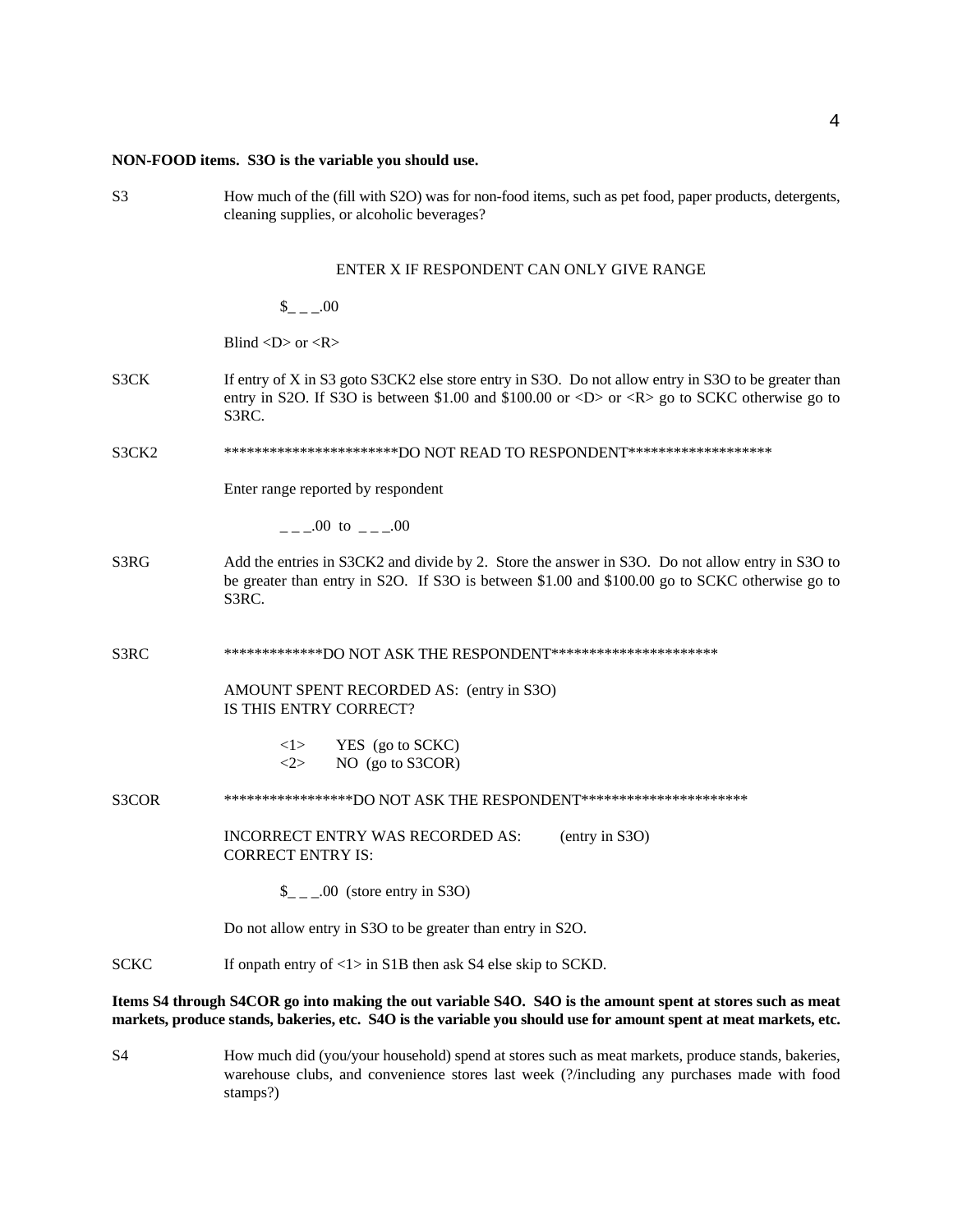#### ENTER X IF RESPONDENT CAN ONLY GIVE RANGE

 $_{- -1.00}$ Blind  $\langle D \rangle$  or  $\langle R \rangle$  go to SCKD S4CK If entry of X in S4 go to S4CK1 else store entry in S4O. If S4O is between \$1.00 and \$150.00 go to S5 else if S4O is D or R go to SCKD otherwise go to S4RC. S4CK1 \*\*\*\*\*\*\*\*\*\*\*\*\*\*\*\*\*\*DO NOT READ TO RESPONDENT\*\*\*\*\*\*\*\*\*\*\*\*\*\*\*\*\*\*\*\*\*\*\* Enter range reported by respondent  $.00 \text{ to } .00$ S4RG Add the entries in S4CK1 and divide by 2. Store the answer in S4O. If S4O is between \$1.00 and \$150.00 go to S5 otherwise go to S4RC. S4RC \*\*\*\*\*\*\*\*\*\*\*\*\*\*\*\*\*\*DO NOT READ TO RESPONDENT\*\*\*\*\*\*\*\*\*\*\*\*\*\*\*\*\*\*\*\*\*\*\* AMOUNT SPENT RECORDED AS: (entry in S4O) IS THIS ENTRY CORRECT?  $\langle$ 1> Yes (go to S5)  $\langle 2 \rangle$  No (go to S4COR) S4COR \*\*\*\*\*\*\*\*\*\*\*\*\*\*\*\*\*\*\*DO NOT READ TO RESPONDENT\*\*\*\*\*\*\*\*\*\*\*\*\*\*\*\*\*\*\*\*\*\*\*\* INCORRECT ENTRY WAS RECORDED AS: (entry in S4O) CORRECT ENTRY IS:  $\frac{\S_{-}}{\S_{-}}$ .00 (store entry in S4O) **Items S5 through S5COR go into making the out variable S5O. Use S5O for the amount of NON-FOOD items from the meat markets, produce stands, bakeries, etc.** S5 How much of the \$(fill with S4O) was for nonfood items, such as pet food, paper products, detergents, cleaning supplies, or alcoholic beverages?

### ENTER X IF RESPONDENT CAN ONLY GIVE RANGE

 $_{- -1.00}$ 

Blind D or R

S5CK If entry of X in S5 goto S5CK1 else store entry in S5O. Do not allow entry in S5O to be greater than entry in S4O. If S5O is between \$1.00 and \$100.00 or D or R go to SCKD else go to S5RC

S5CK1 \*\*\*\*\*\*\*\*\*\*\*\*\*\*DO NOT ASK THE RESPONDENT\*\*\*\*\*\*\*\*\*\*\*\*\*\*\*\*\*

Enter range reported by respondent

 $_{-\, -00}$  to  $_{-\, -00}$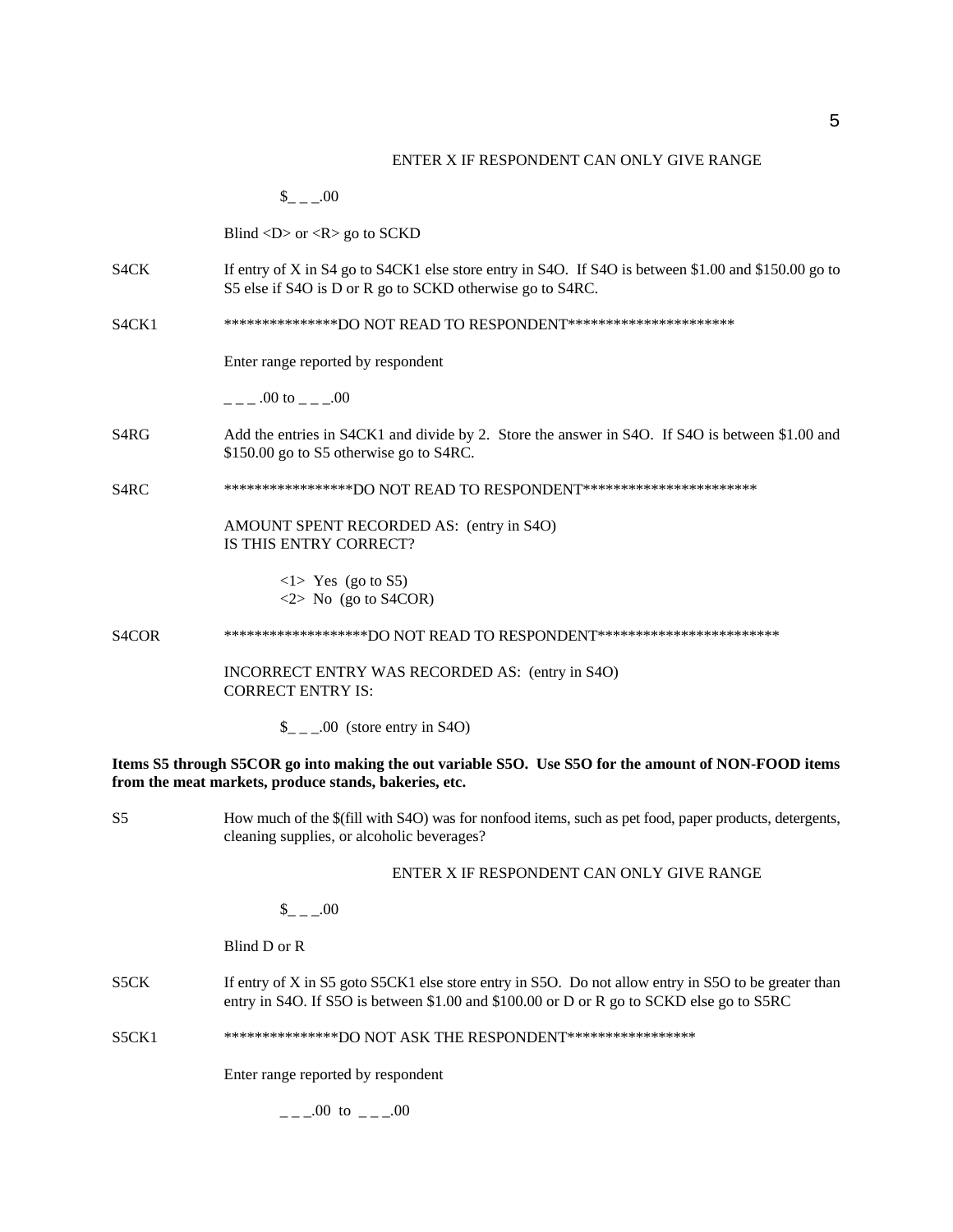| S5RG              | Add the entries in S5CK1 and divide by 2. Store the answer in S5O. Do not allow entry in S5O to<br>be greater than entry in S4O. If S5O is between \$1.00 and \$100.00 go to SCKD else go to S5RC. |  |  |
|-------------------|----------------------------------------------------------------------------------------------------------------------------------------------------------------------------------------------------|--|--|
| S5RC              | *****************DO NOT ASK THE RESPONDENT**********************                                                                                                                                   |  |  |
|                   | AMOUNT SPENT RECORDED AS : (entry in S5O)<br>IS THIS ENTRY CORRECT?                                                                                                                                |  |  |
|                   | < l ><br>Yes (go to SCKD)<br>No<br>(go to S5COR)<br>$<\!\!2\!\!>$                                                                                                                                  |  |  |
| S5COR             | ******************DO NOT ASK THE RESPONDENT***********************                                                                                                                                 |  |  |
|                   | INCORRECT ENTRY WAS RECORDED AS:<br>(entry in S5O)<br><b>CORRECT ENTRY IS:</b>                                                                                                                     |  |  |
|                   | $\_{$ _ _ .00 (store entry in S5O)                                                                                                                                                                 |  |  |
|                   | Do not allow entry in S5O to be greater than entry in S4O.                                                                                                                                         |  |  |
| SCKD              | If entry of $\langle 1 \rangle$ in S1C then ask S6 else skip to SCKE                                                                                                                               |  |  |
| restaurants, etc. | Items S6 through S6COR go into making the out variable S6O. Use S6O for the amount spent at fast food places,                                                                                      |  |  |
| S6                | How much did (you/your household) spend for food at restaurants, fast food places, cafeterias, and<br>vending machines last week?                                                                  |  |  |
|                   | ENTER X IF RESPONDENT CAN ONLY GIVE RANGE                                                                                                                                                          |  |  |
|                   | $_{--.00}$                                                                                                                                                                                         |  |  |
|                   | Blind $\langle D \rangle$ or $\langle R \rangle$                                                                                                                                                   |  |  |
| S6CK              | If entry of X in S6 goto S6CK1 else store entry in S6O. If S6O is between \$1.00 and \$200.00 or D<br>or R go to SCKE else go to S6RC.                                                             |  |  |
| S6CK1             | ****************DO NOT ASK THE RESPONDENT******************                                                                                                                                        |  |  |
|                   | Enter range reported by respondent                                                                                                                                                                 |  |  |
|                   | $_{---}00$ to $_{---}00$                                                                                                                                                                           |  |  |
| S6RG              | Add the entries in S6CK1 and divide by 2. Store the answer in S6O. If S6O is between \$1.00 and<br>\$200.00 go to SCKE else go to S6RC.                                                            |  |  |
| S6RC              | *****************DO NOT ASK THE RESPONDENT**********************                                                                                                                                   |  |  |
|                   | AMOUNT SPENT RECORDED AS : (entry in S6O)<br>IS THIS ENTRY CORRECT?                                                                                                                                |  |  |
|                   | Yes (go to SCKE)<br><1>                                                                                                                                                                            |  |  |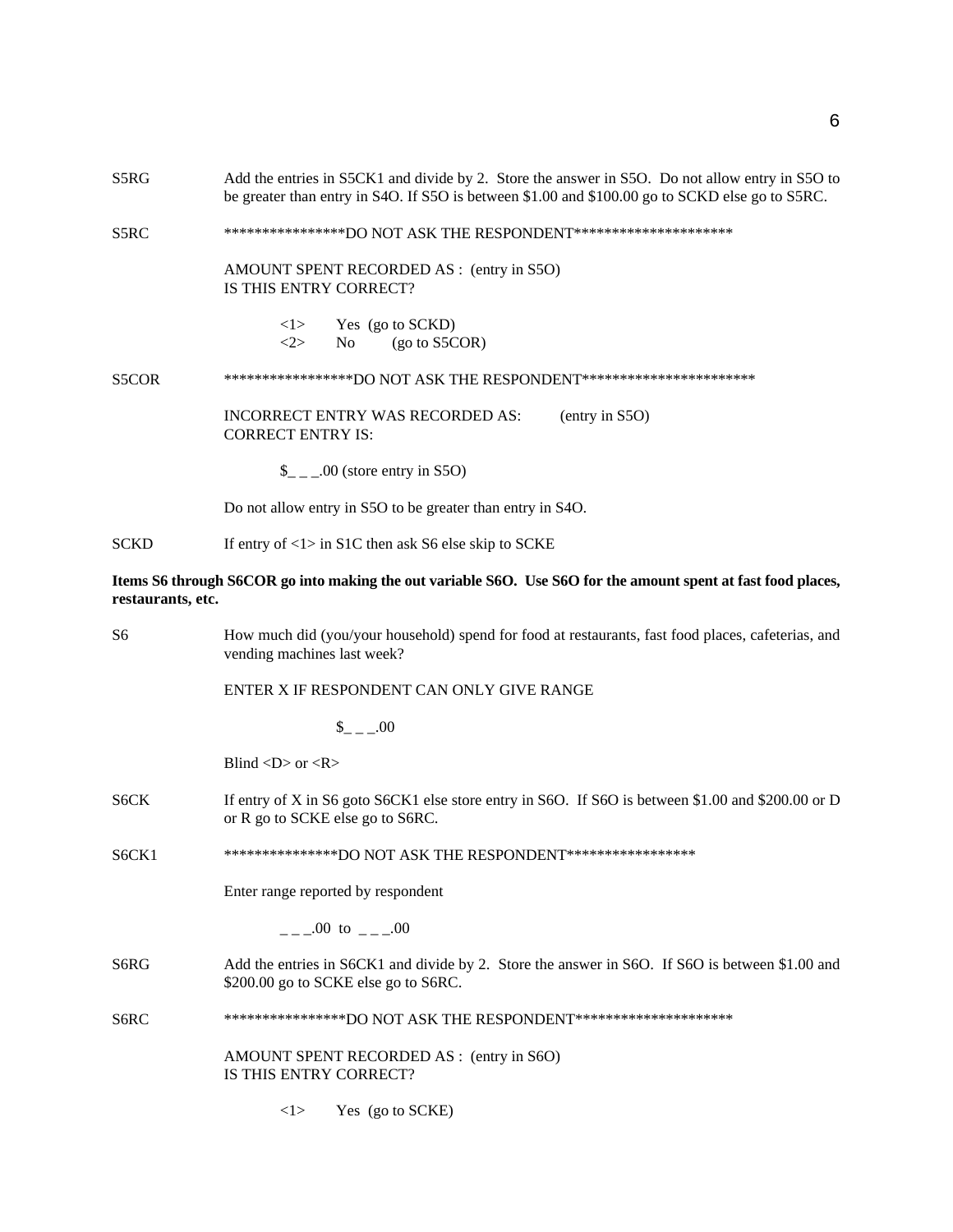# S6COR \*\*\*\*\*\*\*\*\*\*\*\*\*\*\*\*\*\*DO NOT ASK THE RESPONDENT\*\*\*\*\*\*\*\*\*\*\*\*\*\*\*\*\*\*\*\*\*\*\*\*\*

INCORRECT ENTRY WAS RECORDED AS: (entry in S6O) CORRECT ENTRY IS:

 $\_{$  \_ \_ \_.00 (store entry in S6O)

SCKE If entry of <1> in S1D then ask S7 else skip to SCKF.

**Items S7 through S7COR go into making the out variable S7O. Use S7O as the amount spent for food at places not previously mentioned.**

| S7          | How much did (you/your household) spend for food at any other kind of place last week?                                                                                                                                                      |  |  |  |
|-------------|---------------------------------------------------------------------------------------------------------------------------------------------------------------------------------------------------------------------------------------------|--|--|--|
|             | ENTER X IF RESPONDENT CAN ONLY GIVE RANGE                                                                                                                                                                                                   |  |  |  |
|             | $_{--.00}$                                                                                                                                                                                                                                  |  |  |  |
|             | Blind $\langle D \rangle$ or $\langle R \rangle$                                                                                                                                                                                            |  |  |  |
| S7CK        | If entry of X in S7 goto S7CK1 else store entry in S7O. If S7O is between \$1.00 and \$150.00 or equal<br>to D or R goto SCKF otherwise go to S7RC.                                                                                         |  |  |  |
| S7CK1       | ************************DO NOT READ TO RESPONDENT********************                                                                                                                                                                       |  |  |  |
|             | Enter range reported by respondent                                                                                                                                                                                                          |  |  |  |
|             | $=$ - $-$ 00 to - $-$ 00                                                                                                                                                                                                                    |  |  |  |
| S7RG        | Add the entries in S7CK1 and divide by 2. Store the answer in S7O. If S7O is between \$1.00 and<br>\$150.00 go to SCKF otherwise go to S7RC.                                                                                                |  |  |  |
| S7RC        | **************DO NOT ASK THE RESPONDENT***********************                                                                                                                                                                              |  |  |  |
|             | AMOUNT SPENT RECORDED AS: (entry in S7O)<br>IS THIS ENTRY CORRECT?                                                                                                                                                                          |  |  |  |
|             | YES (go to SCKF)<br>< l ><br>NO (go to S7COR)<br><2>                                                                                                                                                                                        |  |  |  |
| S7COR       | ******************DO NOT ASK THE RESPONDENT**********************                                                                                                                                                                           |  |  |  |
|             | INCORRECT ENTRY WAS RECORDED AS:<br>(entry in S7O)<br><b>CORRECT ENTRY IS:</b>                                                                                                                                                              |  |  |  |
|             | $\_{$ _ _ .00 (store entry in S7O)                                                                                                                                                                                                          |  |  |  |
| <b>SCKF</b> | If any amounts 0 or over in S2O, S4O, S6O or S7O then add together and store in SFDAMT. If any<br>amounts 0 or over in S3O or S5O, then add these together and store in SNFAMT. Subtract SNFAMT<br>from SFDAMT and store the result in S8O. |  |  |  |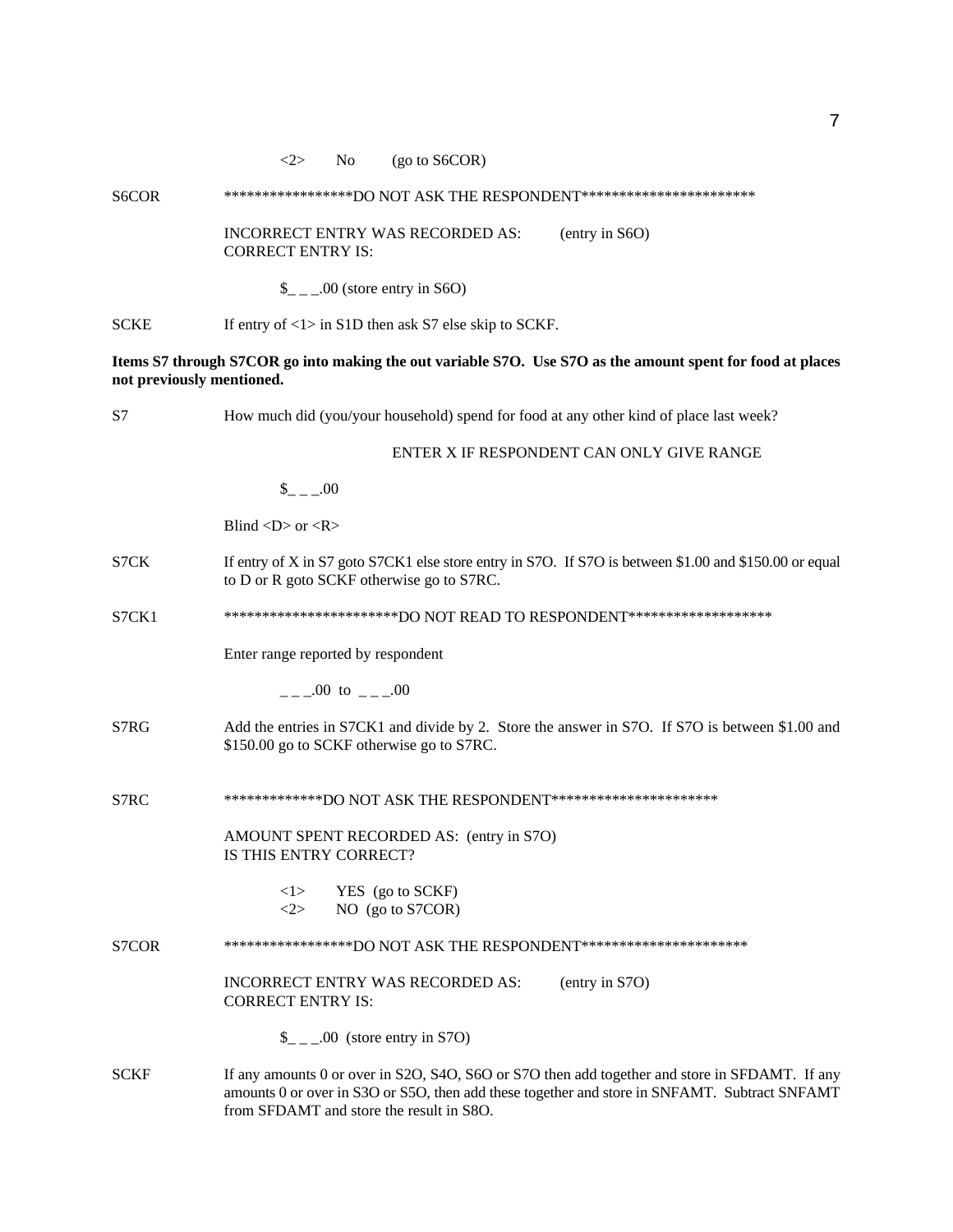# **Items S8 through S8COR go into making the out variable S8OU. Use S8OU as the amount USUALLY spent for food in a week.**

| S8             | (All right, it seems that (you/your household) did not buy any food last week./All right, (you/your<br>household) spent about(fill with S8O) on food last week.) Now think about how much (you/your<br>household) USUALLY (spend/spends). How much (do you/does your household) USUALLY spend<br>on food at all the different places we've been talking about in a week? ( /Please include any<br>purchases made with food stamps.) |  |  |  |  |
|----------------|-------------------------------------------------------------------------------------------------------------------------------------------------------------------------------------------------------------------------------------------------------------------------------------------------------------------------------------------------------------------------------------------------------------------------------------|--|--|--|--|
|                | ENTER X IF RESPONDENT CAN ONLY GIVE RANGE                                                                                                                                                                                                                                                                                                                                                                                           |  |  |  |  |
|                | $_{--.00}$                                                                                                                                                                                                                                                                                                                                                                                                                          |  |  |  |  |
|                | Blind $\langle D \rangle$ or $\langle R \rangle$                                                                                                                                                                                                                                                                                                                                                                                    |  |  |  |  |
| S8CK           | If entry of X in S8 goto S8CK1 else store entry in S8OU. If S8O is between \$1.00 and \$450.00 or<br>equal to D or R goto SCK9 otherwise go to S8RC.                                                                                                                                                                                                                                                                                |  |  |  |  |
| S8CK1          | ************************DO NOT READ TO RESPONDENT*******************                                                                                                                                                                                                                                                                                                                                                                |  |  |  |  |
|                | Enter range reported by respondent                                                                                                                                                                                                                                                                                                                                                                                                  |  |  |  |  |
|                | .00 to .00                                                                                                                                                                                                                                                                                                                                                                                                                          |  |  |  |  |
| S8RG           | Add the entries in S8CK1 and divide by 2. Store the answer in S8OU. If S8OU is between \$1.00 and<br>\$450.00 go to SCK9 otherwise go to S8RC.                                                                                                                                                                                                                                                                                      |  |  |  |  |
| S8RC           | **************DO NOT ASK THE RESPONDENT***********************                                                                                                                                                                                                                                                                                                                                                                      |  |  |  |  |
|                | AMOUNT SPENT RECORDED AS: (entry in S8OU)<br>IS THIS ENTRY CORRECT?                                                                                                                                                                                                                                                                                                                                                                 |  |  |  |  |
|                | YES (go to SCK9)<br><1><br>NO (go to S8COR)<br><2>                                                                                                                                                                                                                                                                                                                                                                                  |  |  |  |  |
| S8COR          | ******************DO NOT ASK THE RESPONDENT***********************                                                                                                                                                                                                                                                                                                                                                                  |  |  |  |  |
|                | <b>INCORRECT ENTRY WAS RECORDED AS:</b><br>(entry in S8OU)<br><b>CORRECT ENTRY IS:</b>                                                                                                                                                                                                                                                                                                                                              |  |  |  |  |
|                | $\_{$ _ _ .00 (store entry in S8OU)                                                                                                                                                                                                                                                                                                                                                                                                 |  |  |  |  |
| SCK9           | If $POOR = 2$ skip to S11CK. Otherwise ask 9.                                                                                                                                                                                                                                                                                                                                                                                       |  |  |  |  |
| S <sub>9</sub> | In the past 12 months, since May of last year, did (you/anyone in this household) get food stamps?                                                                                                                                                                                                                                                                                                                                  |  |  |  |  |

 $\langle 1 \rangle$  Yes (Ask S9A)<br> $\langle 2 \rangle$  No (SKIP TO S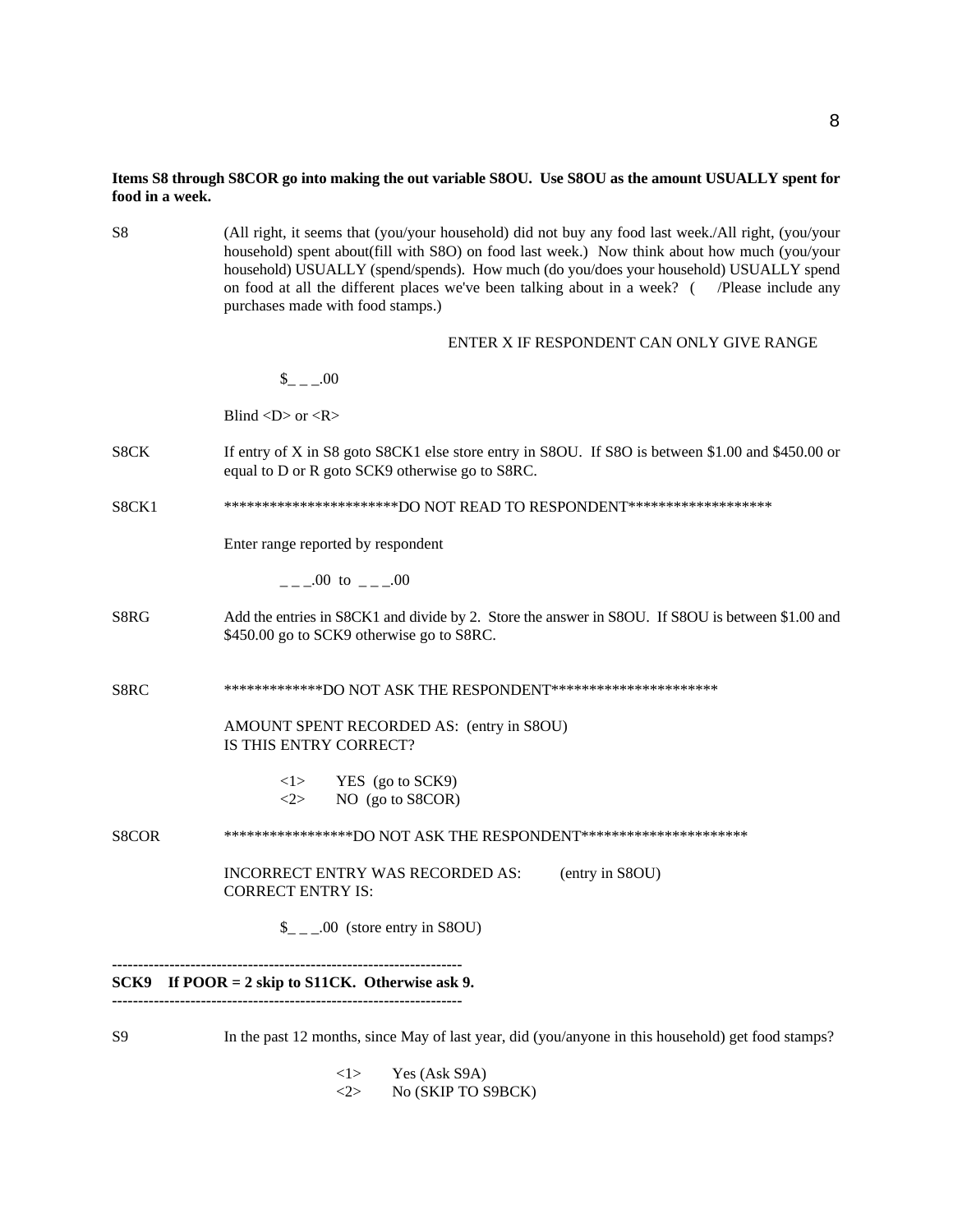Blind <D> or <R> skip to S9BCK

S9A In what month did (you/your household) last receive food stamps?

### **Use S9AM and S9AD not S9A.**

S9AM Month

<1> February - GO to S9AD <2> March - GO to S9AD <3> April - GO to S9AD <4> Other - skip to S9A1

Blind  $\langle D \rangle$  or  $\langle R \rangle$  (skip to S9A1)

S9AD Day \_\_\_\_\_

 $<1-31>$ 

Blind  $\langle D \rangle$  or  $\langle R \rangle$ 

# **Items S9A1 through S9ACOR go into making up the out variable S9A10. Use S9A10 as the variable for amount of food stamps received.**

S9A1 If hhnum=1 fill with first option else fill with second. How much did (you/your household) receive in (MONTH from S9A/the last time you got food stamps)?

 $\frac{\$}{\$}$  =  $-$  .00

Blind  $\langle D \rangle$  or  $\langle R \rangle$ 

S9A1CK Store entry in S9A1O. If S9A1O is between \$1.00 and \$700.00 go to S9BCK otherwise go to S9ARC

S9ARC \*\*\*\*\*\*\*\*\*\*\*\*\*\*DO NOT ASK THE RESPONDENT\*\*\*\*\*\*\*\*\*\*\*\*\*\*\*\*\*\*\*\*\*\*\*

AMOUNT RECEIVED RECORDED AS: (entry in S9A1O) IS THIS ENTRY CORRECT?

| $<$ l $>$ | YES (go to S9BCK) |
|-----------|-------------------|
|           |                   |

<2> NO (go to S9ACOR)

S9ACOR \*\*\*\*\*\*\*\*\*\*\*\*\*\*DO NOT ASK THE RESPONDENT\*\*\*\*\*\*\*\*\*\*\*\*\*\*\*\*\*\*\*\*\*\*

INCORRECT ENTRY WAS RECORDED AS: (entry in S9A1O) CORRECT ENTRY IS:

 $\_{$   $\_\_$   $\_\_$  00 (store entry in S9A1O)

S9BCK IF HHMEM=1 and AGE IS 60 YEARS OLD OR OLDER of anyone in the household, ASK S9B else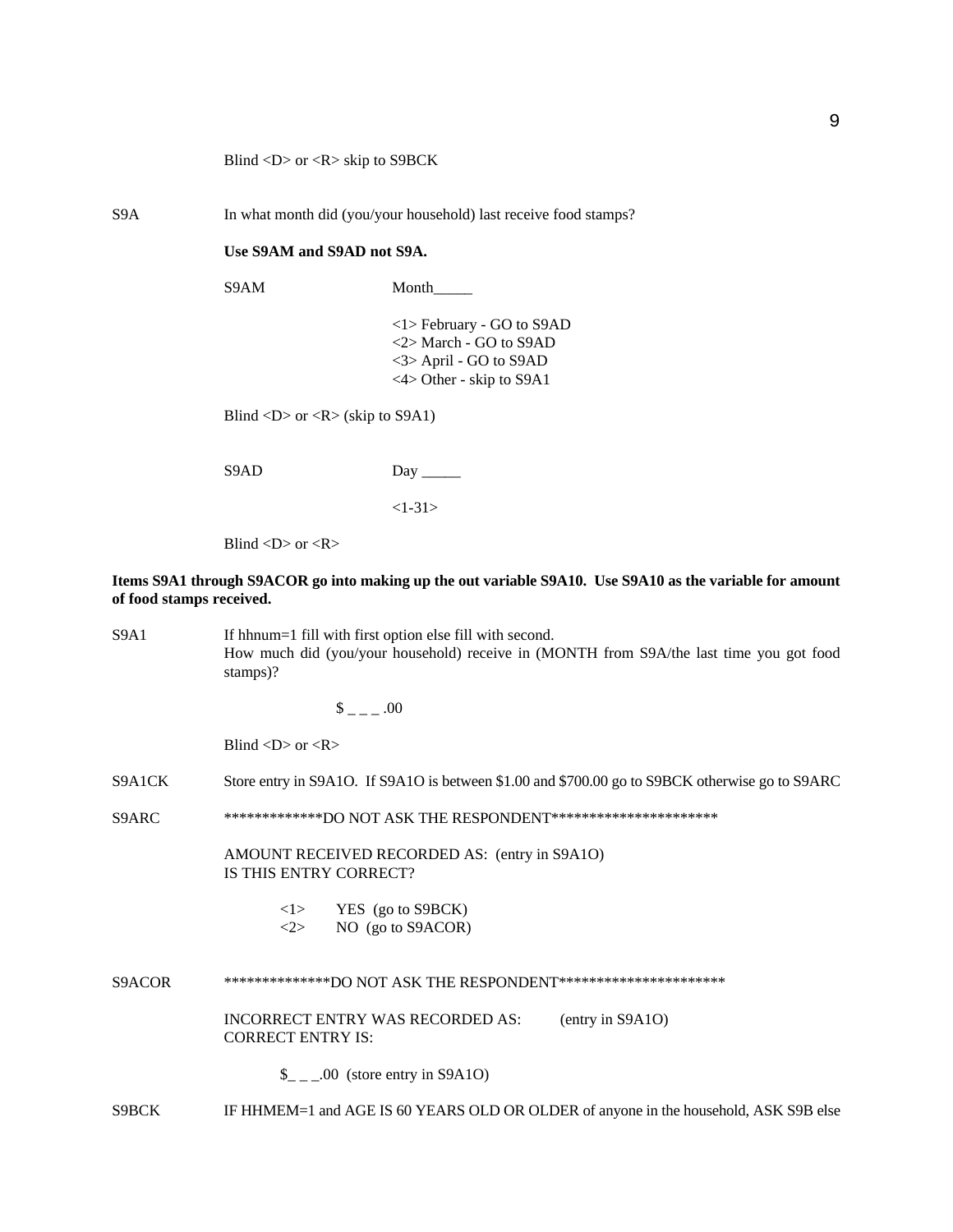- S9B During the past 30 days, did (you/anyone in the household) receive free or reduced-cost meals for the elderly?
	- <1> Yes <2> No

Blind  $\langle D \rangle$  or  $\langle R \rangle$ 

- S9CCK If HHMEM=1 and AGE is 5 THROUGH 18 for anyone in the household ask S9C else skip to S9ECK.
- S9C During the past 30 days, did (NAME/any children in the household between 5 and 18 years old) receive free or reduced-cost lunches at school?
	- <1> Yes  $\langle 2 \rangle$  No (skip to S9ECK)

Blind <D> or <R> skip to S9ECK

- S9D During the past 30 days, did (NAME/any children in the household between 5 and 18 years old) receive free or reduced-cost breakfasts at school?
	- <1> Yes  $\langle 2 \rangle$  No

Blind  $\langle D \rangle$  or  $\langle R \rangle$ 

S9ECK If [(SEX=2 and AGE is 15 to 45) OR (AGE is less than 5)] and HHMEM=1 then ask S9E else skip to S9G

- S9E During the past 30 days, did any (women/women or children/children) in this household get food through the WIC program?
	- <1> Yes <2> No (skip to S9G)

Blind  $\langle D \rangle$  or  $\langle R \rangle$  (skip to S9G)

S9E1 How many (women/women or children/children) in the household got WIC foods?

Number

# $_{--}$  [GO to S9G]

Blind  $\langle D \rangle$  or  $\langle R \rangle$  [GO to S9G]

- S9G During the past 30 days, did (you/anyone in the household) get food, or vouchers to buy food, from any other kind of program?
	- $\langle$ 1> Yes (go to S9GYS)  $\langle 2 \rangle$  No (go to S11CK)

Blind  $\langle D \rangle$  or  $\langle R \rangle$  go to S11CK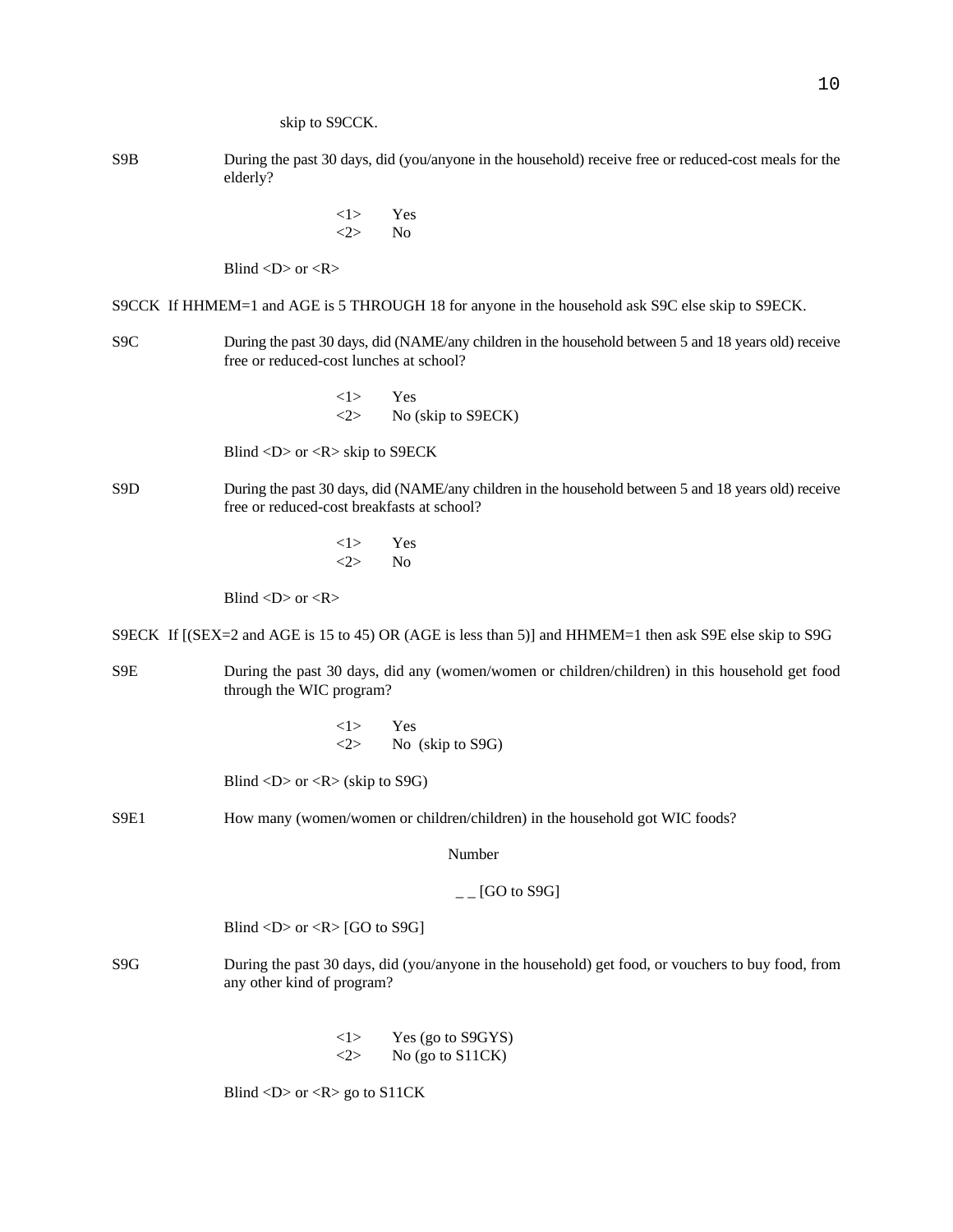#### S9GYS \*\*\*\*\*\*\*\*DO NOT READ TO RESPONDENT\*\*\*\*\*\*\*\*\*

#### RESPONDENT VOLUNTEERED TYPE OF PROGRAM

- <1> No place/organization mentioned (go to S11CK)
- <2> Commodities (go to S11CK)
- <3> Church Related Food Assistance (Skip to S11CK)
- <4> Food Banks or Food Pantries (skip to S11CK)
- <5> Head Start or other Child Care Center (skip to 11CK
- <6> Other--Specify (go to S9GSP)

\_\_\_\_\_\_\_\_\_\_\_\_\_\_\_\_\_\_\_\_\_\_\_\_\_\_\_\_\_\_\_\_\_\_\_\_\_\_\_\_\_\_\_\_\_\_\_\_\_\_\_\_\_\_\_

S9GSP ENTER VERBATIM RESPONSE

# **II. FOOD SUFFICIENCY**

S11CK If MISCK = 1, 4, 5 or 7 then ask S11A else ask S11.

S11A These next questions are about the food eaten in your household in the last 12 months, since May of last year.

> Which of these statements best describes the food eaten in your household in the last 12 months- enough of the kinds of food we want to eat, enough but not always the kinds of food we want to eat, sometimes not enough to eat, or often not enough to eat?

- $\langle 1 \rangle$  Enough of the kinds of food we want to eat (skip to S15)
- $\langle 2 \rangle$  Enough but not always the kinds of food we want to eat (skip to S13A)
- $\langle 3 \rangle$  Sometimes not enough to eat (Skip to S13)
- $\langle 4 \rangle$  Often not enough to eat (Skip to S13)

Blind  $\langle D \rangle$  or  $\langle R \rangle$  skip to S15

S11 These next questions are about the food eaten in your household in the last 12 months, since May of last year.

> Which of these statements best describes the food eaten in your household in the last 12 months?: "(I/We always have enough to eat, and the kinds of food (I/we) want"; "(I/We have enough to eat, but not always the KINDS of foods (I/we) want"; "Sometimes (I/we) don't have ENOUGH to eat"; or "OFTEN (I/we) don't have enough to eat."

- $\langle$ 1> Enough to eat and the kinds of food (I/we) want (Skip to S15)
- $\langle 2 \rangle$  Enough to eat, but not always the kinds of foods (I/we) want (Skip to S13A)
- <3> Sometimes not enough to eat (SKIP TO S13)
- <4> Often not enough to eat (SKIP TO S13)

Blind  $\langle D \rangle$  or  $\langle R \rangle$  skip to S15

S13… Here are some reasons why people don't always have enough to eat. For each one, please tell me if that is a reason why YOU don't always have enough to eat.

READ LIST. MARK ALL THAT APPLY.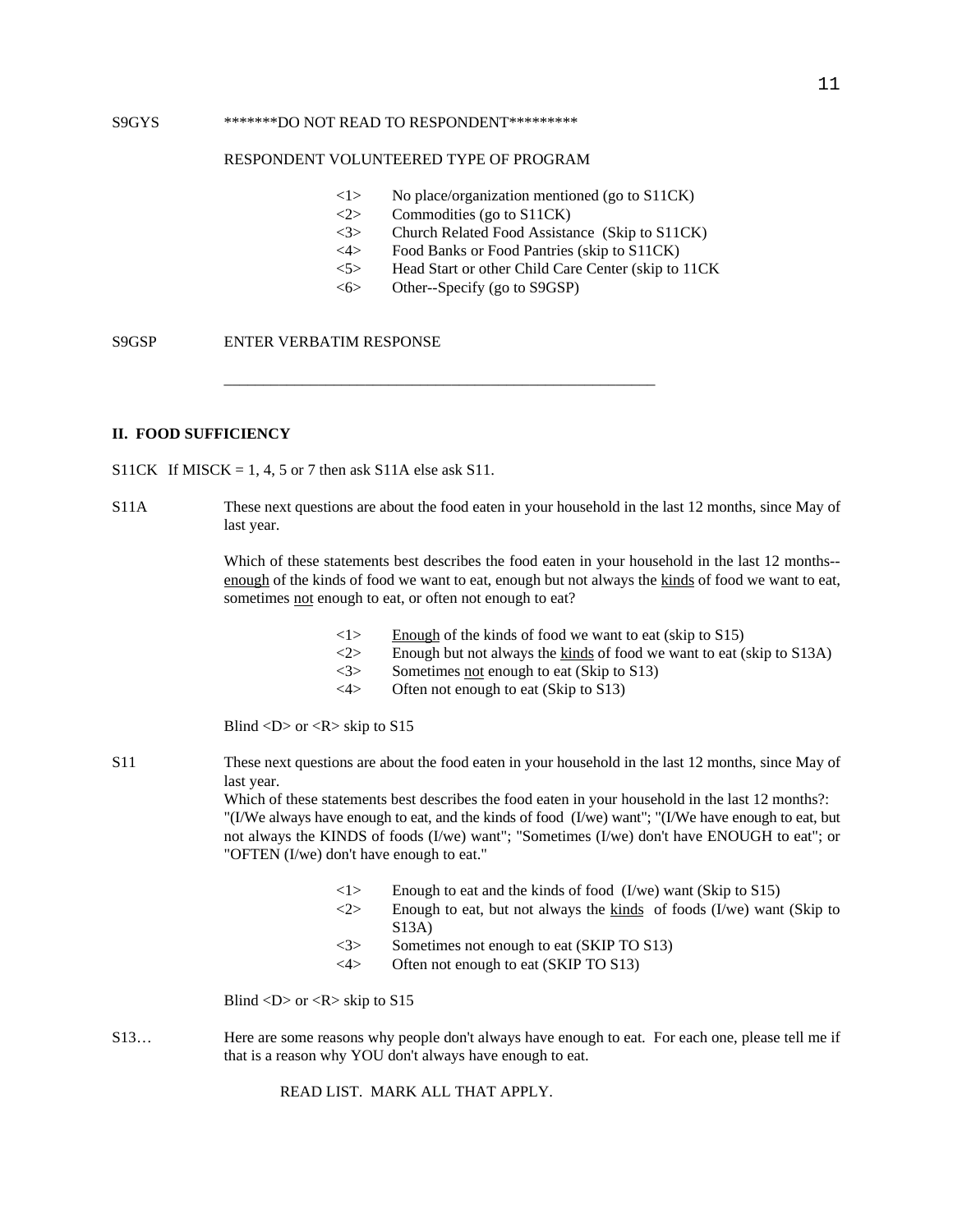|                  |                              | YES | NО |
|------------------|------------------------------|-----|----|
| S13A             | Not enough money for food    |     |    |
| S13B             | Too hard to get to the store |     |    |
| S <sub>133</sub> | On a diet                    |     |    |
| S13C             | No working stove available   |     |    |
| S13E             | Not able to cook or eat.     |     |    |
|                  | because of health problems   |     |    |

Blind <D> or <R> for each category

S13A… Here are some reasons why people don't always have the kinds of foods they want. For each one, please tell me if that is a reason why YOU don't always have the kinds of foods you want to eat.

# READ LIST. MARK ALL THAT APPLY.

|       |                                     | YES | NO |
|-------|-------------------------------------|-----|----|
| S13A1 | Not enough money for food           |     |    |
| S13A2 | Too hard to get to the store        |     |    |
| S13A3 | On a diet                           |     |    |
| S13A4 | Kinds of food we want not available |     |    |
| S13A5 | Good quality food not available     |     |    |
|       |                                     |     |    |

Blind  $\langle D \rangle$  or  $\langle R \rangle$  for each category

S15 People do different things when they are running out of money for food in order to make their food or their food money go further.

> In the last 12 months, since last May, did you ever run short of money and try to make your food or your food money go further?

> > <1> Yes  $\langle 2 \rangle$  No

Blind  $\langle D \rangle$  or  $\langle R \rangle$ 

- S16 In the last 12 months, did you ever run out of the foods that you needed to put together a meal and didn't have money to get more food?
	- <1> Yes  $\langle 2 \rangle$  No

Blind  $\langle D \rangle$  and  $\langle R \rangle$ 

\*\*\*\*\*\*\*\*\*\*\*\*January 20, 2000 correction begins here\*\*\*\*\*\*\*\*\*\*\*\*\*\*\*

[NOTE TO DATA USER: This screener was not specified as intended. The specification shown below is consistent with the data as actually collected and presented in the data file.]

CKALT If onpath entry in S11A go to CKSCR else if entry in S11 go to CKSCR1.

CKSCR If POOR=2 and MISCK=1,5, or 7 then goto CK17A else go to CK17A1.

CK17A If (onpath entry of 3, 4, D or R in S11A) or (onpath entry of 1, D, or R in S16) or (onpath entry of 2 in S11A and onpath entry of 1, D or R in S15) then go to S18 else end questions.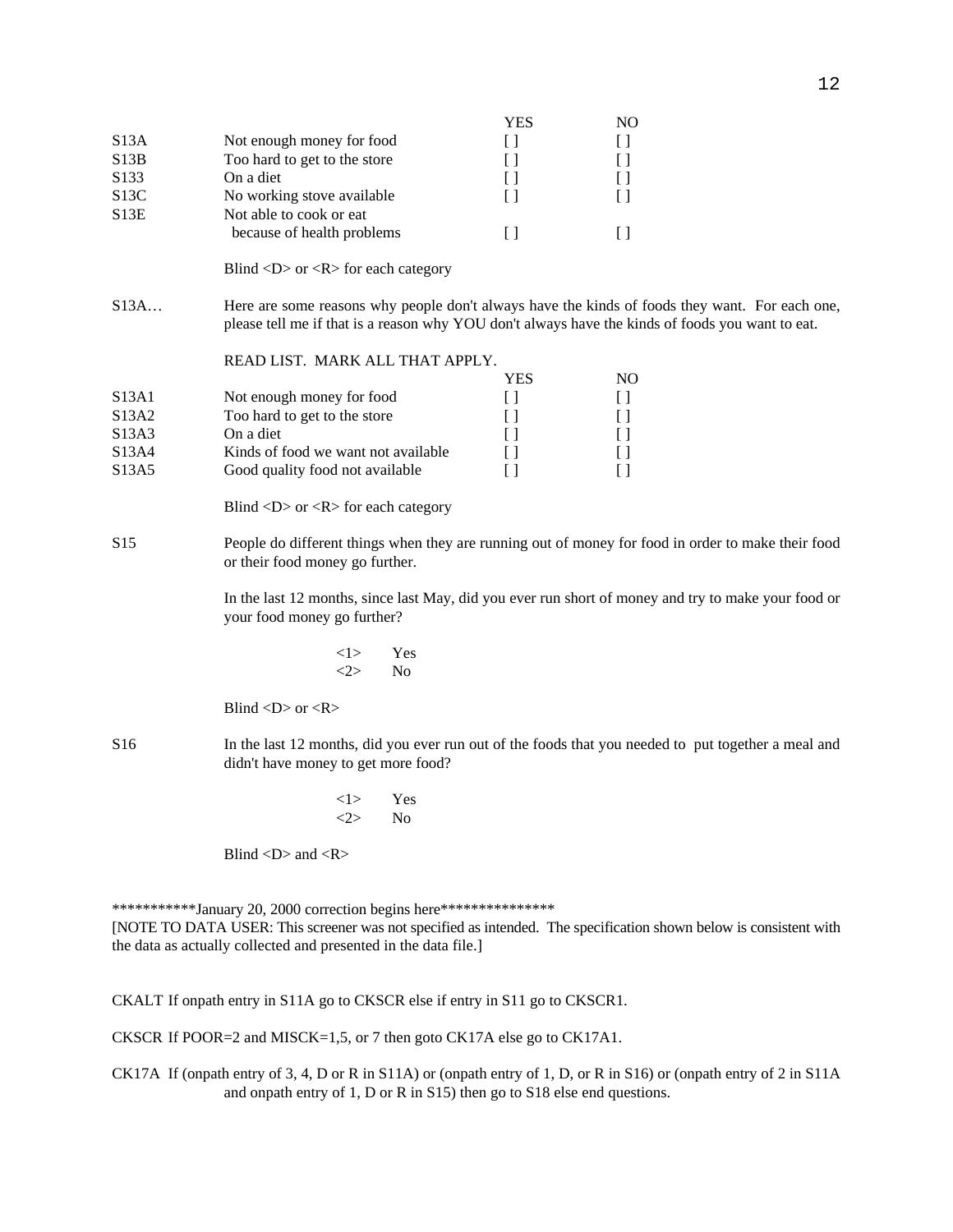- CK17A1 If onpath entry of 1 in S11A and onpath entry of 2 in S15 and onpath entry of 2 in S16 end questions else all others go to S18.
- CKSCR1 Goto CK171.
- CK17 [Blank]
- CK171 If onpath entry of 1 in S11 and onpath entry of 2 in S15 and onpath entry of 2 in S16 end questions else all others go to S18.

\*\*\*\*\*\*\*\*\*\*\*January 20, 2000 correction ends here\*\*\*\*\*\*\*\*\*\*\*\*\*\*\*

- S18 In the last 12 months, did (you/you or other adults in your household) ever get food or borrow money for food from friends or relatives?
	- <1> Yes  $\langle 2 \rangle$  No

Blind  $\langle D \rangle$  or  $\langle R \rangle$ 

- S18A How often did this happen almost every month, some months but not every month, or in only 1 or 2 months?
	- <1> Almost every month <2> Some months but not every month <3> Only 1 or 2 months Blind  $\langle D \rangle$  or  $\langle R \rangle$
- S19CK IF HHMEM=1 and anyone in the household is AGE=17 or less ask S19 else skip to S22.
- S19 In the last 12 months, did (you/you or other adults in your household) ever send or take (CHILD'S NAME/your child/the children) to the homes of friends or relatives for a meal because you were running out of food?
	- <1> Yes  $\langle 2 \rangle$  No

Blind  $\langle D \rangle$  or  $\langle R \rangle$ 

- S22 In the last 12 months, did (you/you or other adults in your household) ever get emergency food from a church, a food pantry, or food bank?
	- <1> Yes  $\langle 2 \rangle$  No

Blind  $\langle D \rangle$  or  $\langle R \rangle$ 

- S22A How often did this happen almost every month, some months but not every month, or in only 1 or 2 months?
	- <1> Almost every month
	- <2> Some months but not every month
	- <3> Only 1 or 2 months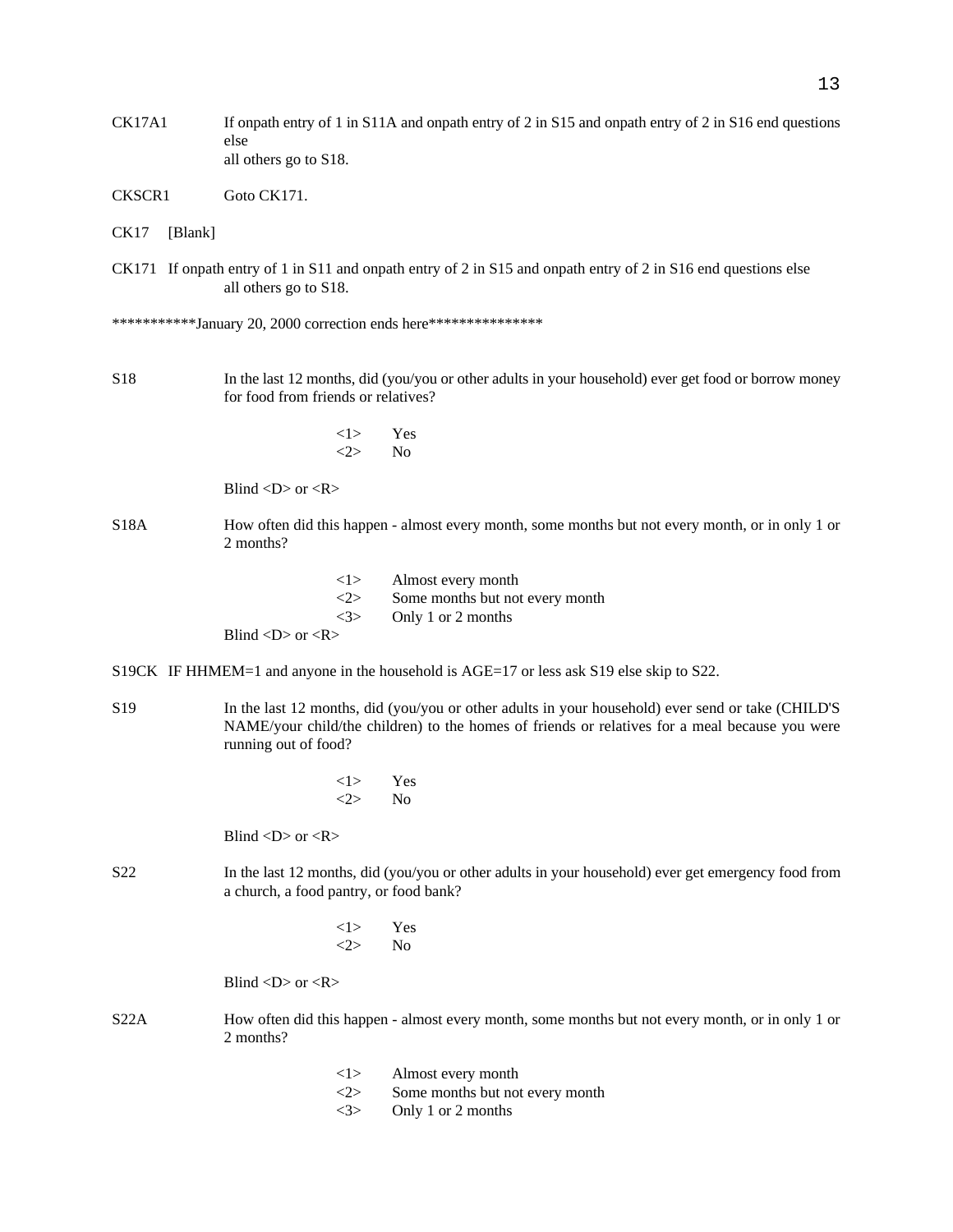|                  | Blind < $D$ > or < $R$ >                                                                                                                                          |
|------------------|-------------------------------------------------------------------------------------------------------------------------------------------------------------------|
| S <sub>2</sub> 3 | In the last 12 months, did (you/you or other adults in your household) ever eat any meals at a soup<br>kitchen?                                                   |
|                  | <1><br>Yes<br><2><br>No                                                                                                                                           |
|                  | Blind < $D$ > or < $R$ >                                                                                                                                          |
|                  | S24CK If MISCK = 4 or 8 then ask S24A else ask S24.                                                                                                               |
| S24A             | In the last 12 months, since May of last year, did (you/you or other adults in your household) ever skip<br>meals because there wasn't enough money for food?     |
|                  | <1><br>Yes<br><2><br>No (SKIP TO S24B)                                                                                                                            |
|                  | Blind $\langle D \rangle$ or $\langle R \rangle$ skip to S24B                                                                                                     |
| S25A             | How often did this happen--almost every month, some months but not every month, or in only 1 or 2<br>months?                                                      |
|                  | Almost every month<br>< l ><br><2><br>Some months but not every month<br><3><br>Only 1 or 2 months                                                                |
|                  | Blind $\langle D \rangle$ or $\langle R \rangle$                                                                                                                  |
| S26A             | Now think about the last 30 days. During that time did (you/you or other adults in your household)<br>ever skip meals because there wasn't enough money for food? |
|                  | Yes<br><1><br>No (SKIP TO S24B)<br><2>                                                                                                                            |
|                  | Blind <d> or <r> skip to <math>S24B</math></r></d>                                                                                                                |
| S27A             | In the last 30 days, how many days did this happen?                                                                                                               |
|                  | $\frac{days}{1-30>}$                                                                                                                                              |
|                  | Blind < $D$ > or < $R$ >                                                                                                                                          |
| S24B             | In the last 12 months, since last May, did you ever cut back on the amount you ate to the point you<br>were hungry because you couldn't afford enough food?       |
|                  | Yes<br><1><br><2><br>No (SKIP to S28)                                                                                                                             |

Blind <D> or <R> SKIP to S28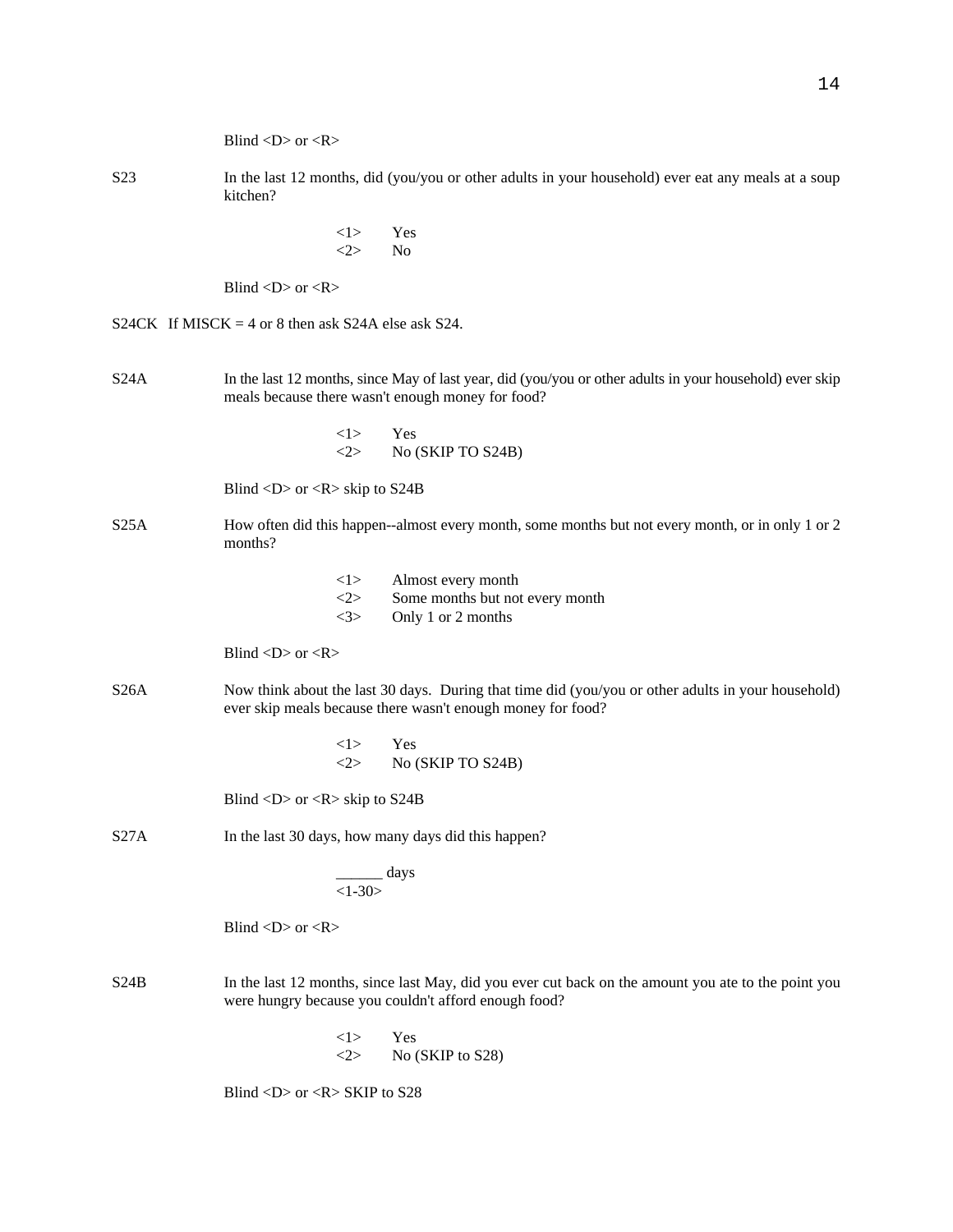| S25B            | How often did this happen - almost every month, some months but not every month, or in only 1 or<br>2 months?                                                                                   |  |  |  |
|-----------------|-------------------------------------------------------------------------------------------------------------------------------------------------------------------------------------------------|--|--|--|
|                 | <1><br>Almost every month<br><2><br>Some months but not every month<br><3><br>Only 1 or 2 months                                                                                                |  |  |  |
|                 | Blind < $D$ > or < $R$ >                                                                                                                                                                        |  |  |  |
| S26B            | Now think about the last 30 days. During that time did you ever cut back on the amount you ate to the<br>point you were hungry because you couldn't afford enough food?                         |  |  |  |
|                 | < l ><br>Yes<br><2><br>No (SKIP to S28)                                                                                                                                                         |  |  |  |
|                 | Blind <d> or <r> SKIP to <math>S28</math></r></d>                                                                                                                                               |  |  |  |
| S27B            | How many days did this happen in the last 30 days?                                                                                                                                              |  |  |  |
|                 | _____ days (SKIP to S28)<br>$<1-30>$                                                                                                                                                            |  |  |  |
|                 | Blind $\langle D \rangle$ or $\langle R \rangle$ SKIP to S28                                                                                                                                    |  |  |  |
| S <sub>24</sub> | In the last 12 months, since May of last year, did (you/you or other adults in your household) ever cut<br>the size of your meals or skip meals because there wasn't enough money for food?     |  |  |  |
|                 | 1><br>Yes<br><2><br>No (SKIP to S28)                                                                                                                                                            |  |  |  |
|                 | Blind <d> or <r> SKIP to <math>S28</math></r></d>                                                                                                                                               |  |  |  |
| S <sub>25</sub> | How often did this happen-- almost every month, some months but not every month, or in only 1 or<br>2 months?                                                                                   |  |  |  |
|                 | <1><br>Almost every month<br><2><br>Some months but not every month<br>3><br>Only 1 or 2 months                                                                                                 |  |  |  |
|                 | Blind < $D$ > or < $R$ >                                                                                                                                                                        |  |  |  |
| S <sub>26</sub> | Now think about the last 30 days. During that time did (you/you or other adults in your household)<br>ever cut the size of your meals or skip meals because there wasn't enough money for food? |  |  |  |
|                 | Yes<br><1><br>No (SKIP to S28)<br><2>                                                                                                                                                           |  |  |  |
|                 | Blind <d> or <r> SKIP to <math>S28</math></r></d>                                                                                                                                               |  |  |  |
| S <sub>27</sub> | How many days did this happen in the last 30 days?                                                                                                                                              |  |  |  |
|                 | times<br>$<1-30>$                                                                                                                                                                               |  |  |  |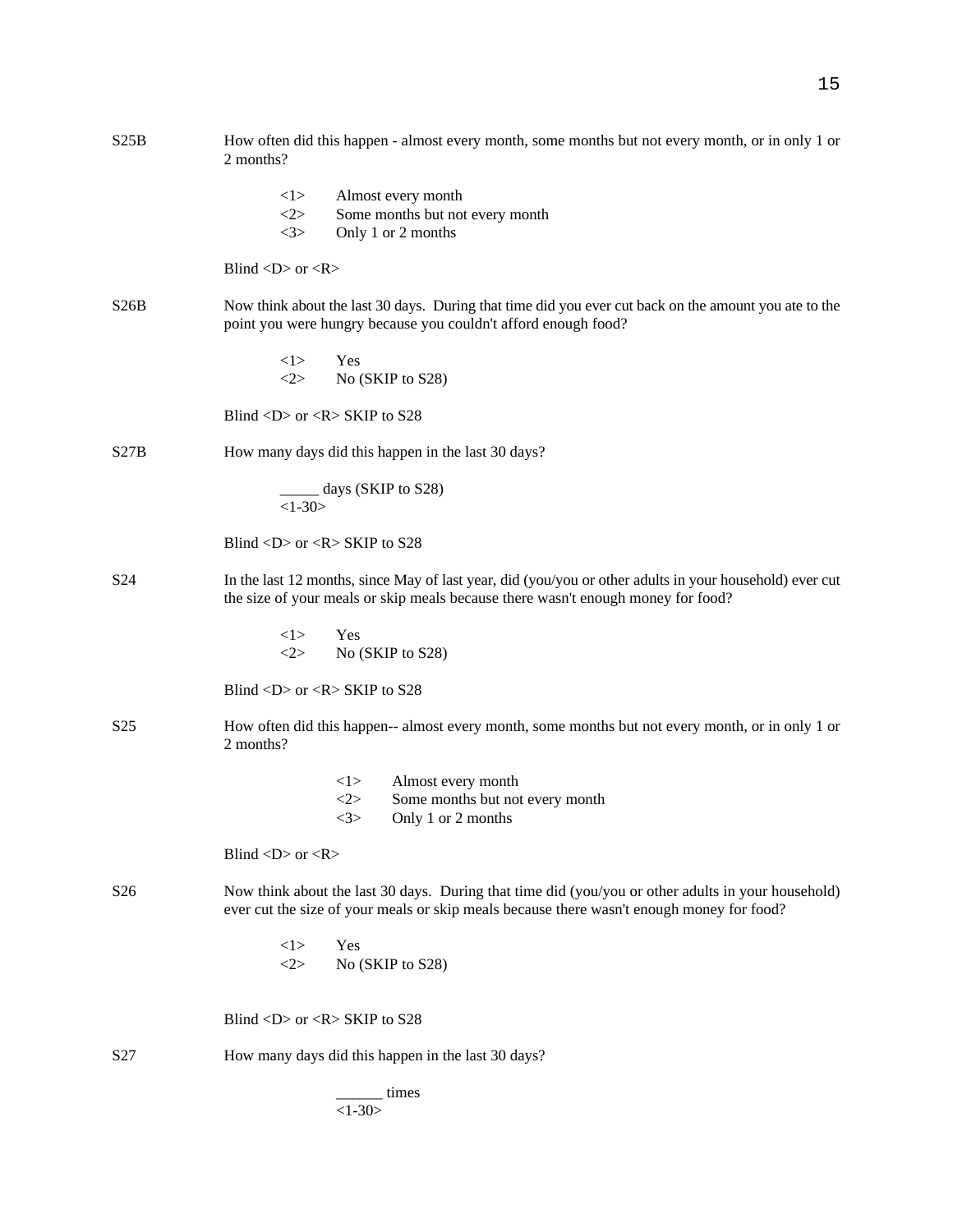|                 | Blind < $D$ > or < $R$ >                                                                                                                                                       |  |  |
|-----------------|--------------------------------------------------------------------------------------------------------------------------------------------------------------------------------|--|--|
| S <sub>28</sub> | In the last 12 months, since last May, did (you/you or other adults in your household) ever not eat for<br>a whole day because there wasn't enough money for food?             |  |  |
|                 | 1><br>Yes<br><2><br>No (SKIP TO S32)                                                                                                                                           |  |  |
|                 | Blind $\langle D \rangle$ or $\langle R \rangle$ skip to S32                                                                                                                   |  |  |
| S <sub>29</sub> | How often did this happen--almost every month, some months but not every month, or in only 1 or 2<br>months?                                                                   |  |  |
|                 | <1><br>Almost every month<br>2><br>Some months but not every month<br><3><br>Only 1 or 2 months                                                                                |  |  |
|                 | Blind $\langle D \rangle$ or $\langle R \rangle$                                                                                                                               |  |  |
| <b>S30</b>      | Now think about the last 30 days. During that time did (you/you or other adults in your household)<br>ever not eat for a whole day because there wasn't enough money for food? |  |  |
|                 | <1><br>Yes<br><2><br>No (SKIP TO S32)                                                                                                                                          |  |  |
|                 | Blind $\langle D \rangle$ or $\langle R \rangle$ skip to S32                                                                                                                   |  |  |
| S31             | How many times did this happen in the last 30 days?                                                                                                                            |  |  |
|                 | $\frac{1}{1-30}$ times                                                                                                                                                         |  |  |
|                 | Blind $\langle D \rangle$ or $\langle R \rangle$                                                                                                                               |  |  |
| S32             | In the last 12 months, did you ever eat less than you felt you should because there wasn't enough money<br>to buy food?                                                        |  |  |
|                 | Yes<br><1><br><2><br>No (SKIP TO S35)                                                                                                                                          |  |  |
|                 | Blind $\langle D \rangle$ or $\langle R \rangle$ skip to S35                                                                                                                   |  |  |
| S33             | Did this happen in the last 30 days?                                                                                                                                           |  |  |
|                 | <1><br>Yes<br><2><br>No (SKIP TO S35)                                                                                                                                          |  |  |
|                 | Blind < $D$ > or < $R$ > skip to S35                                                                                                                                           |  |  |
| S34             | In the last 30 days, how many days did you eat less than you felt you should because there wasn't<br>enough money to buy food?                                                 |  |  |
|                 | number of days                                                                                                                                                                 |  |  |

 $\overline{1-30}$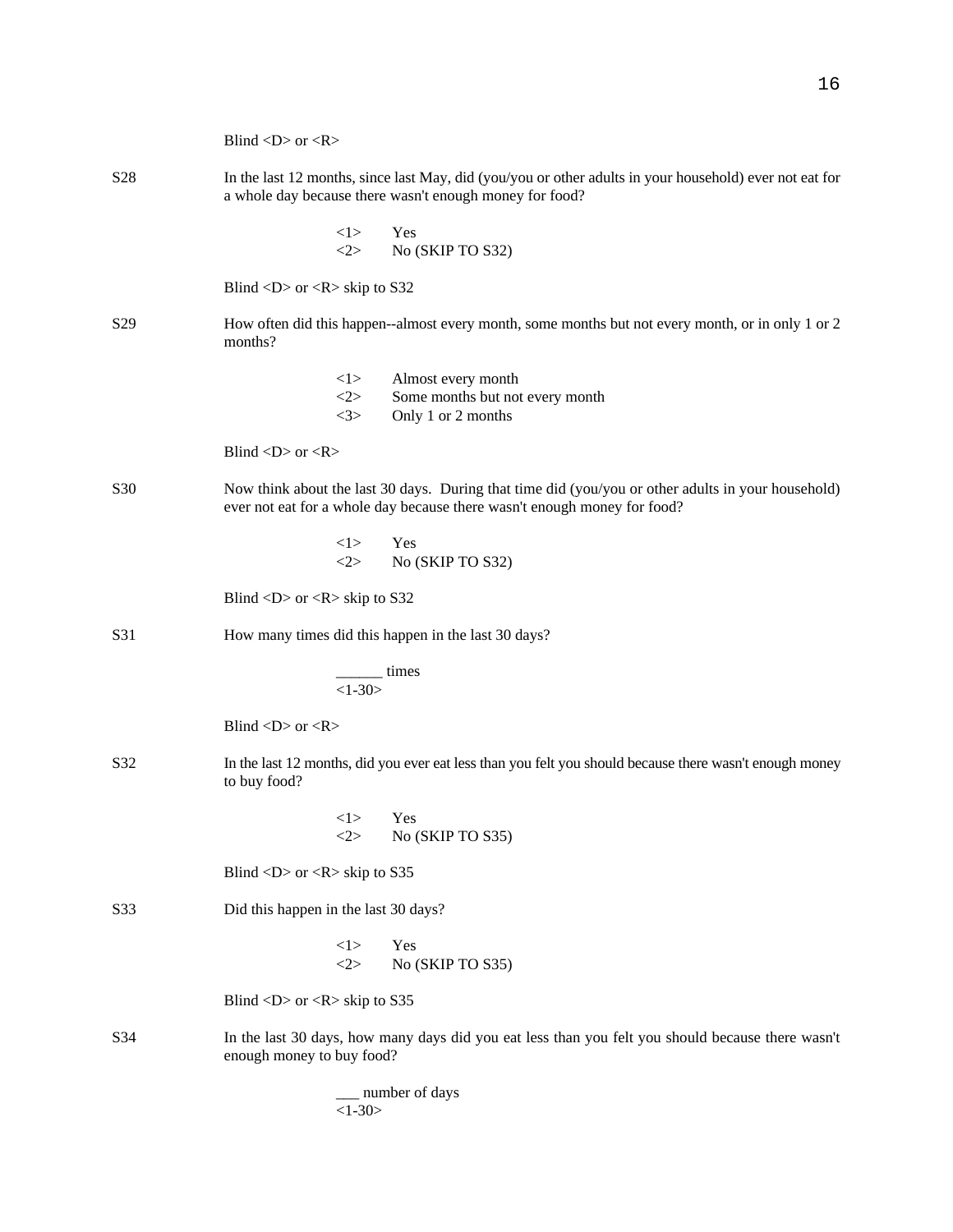Blind  $\langle D \rangle$  or  $\langle R \rangle$ 

|                 | S35CK If MISCK = 4 or 8 then ask S35A else ask S35.                                                                    |  |  |
|-----------------|------------------------------------------------------------------------------------------------------------------------|--|--|
| S35             | In the last 12 months, since last May, were you ever hungry but didn't eat because you couldn't afford<br>enough food? |  |  |
|                 | <1><br>Yes<br><2><br>No (SKIP TO S38)                                                                                  |  |  |
|                 | Blind <d> or <r> skip to <math>S38</math></r></d>                                                                      |  |  |
| S <sub>36</sub> | Did this happen in the last 30 days?                                                                                   |  |  |
|                 | <1><br>Yes<br><2><br>No (SKIP TO S38)                                                                                  |  |  |
|                 | Blind $\langle D \rangle$ or $\langle R \rangle$ skip to S38                                                           |  |  |
| S37             | In the last 30 days, how many days were you hungry but didn't eat because you couldn't afford enough<br>food?          |  |  |
|                 | _ number of days<br>$<1-30>$                                                                                           |  |  |
|                 | Blind < $D$ > or < $R$ ><br>For all answers skip to S38                                                                |  |  |
| S35A            | In the last 12 months, since May of last year, were you ever hungry because you couldn't afford enough<br>food?        |  |  |
|                 | <1><br>Yes<br>No (SKIP to S38)<br><2>                                                                                  |  |  |
|                 | Blind < $D$ > or < $R$ > skip to S38                                                                                   |  |  |
| S36A            | Did this happen in the last 30 days?                                                                                   |  |  |
|                 | <1><br>Yes<br>No (SKIP to S38)<br><2>                                                                                  |  |  |
|                 | Blind < $D$ > or < $R$ > skip to S38                                                                                   |  |  |
| S37A            | In the last 30 days, how many days were you hungry because you couldn't afford enough food?                            |  |  |
|                 | number of days<br>$<1-30>$                                                                                             |  |  |
|                 | Blind < $D$ > or < $R$ >                                                                                               |  |  |
| S38             | In the last 12 months, did you lose weight because you didn't have enough money for food?                              |  |  |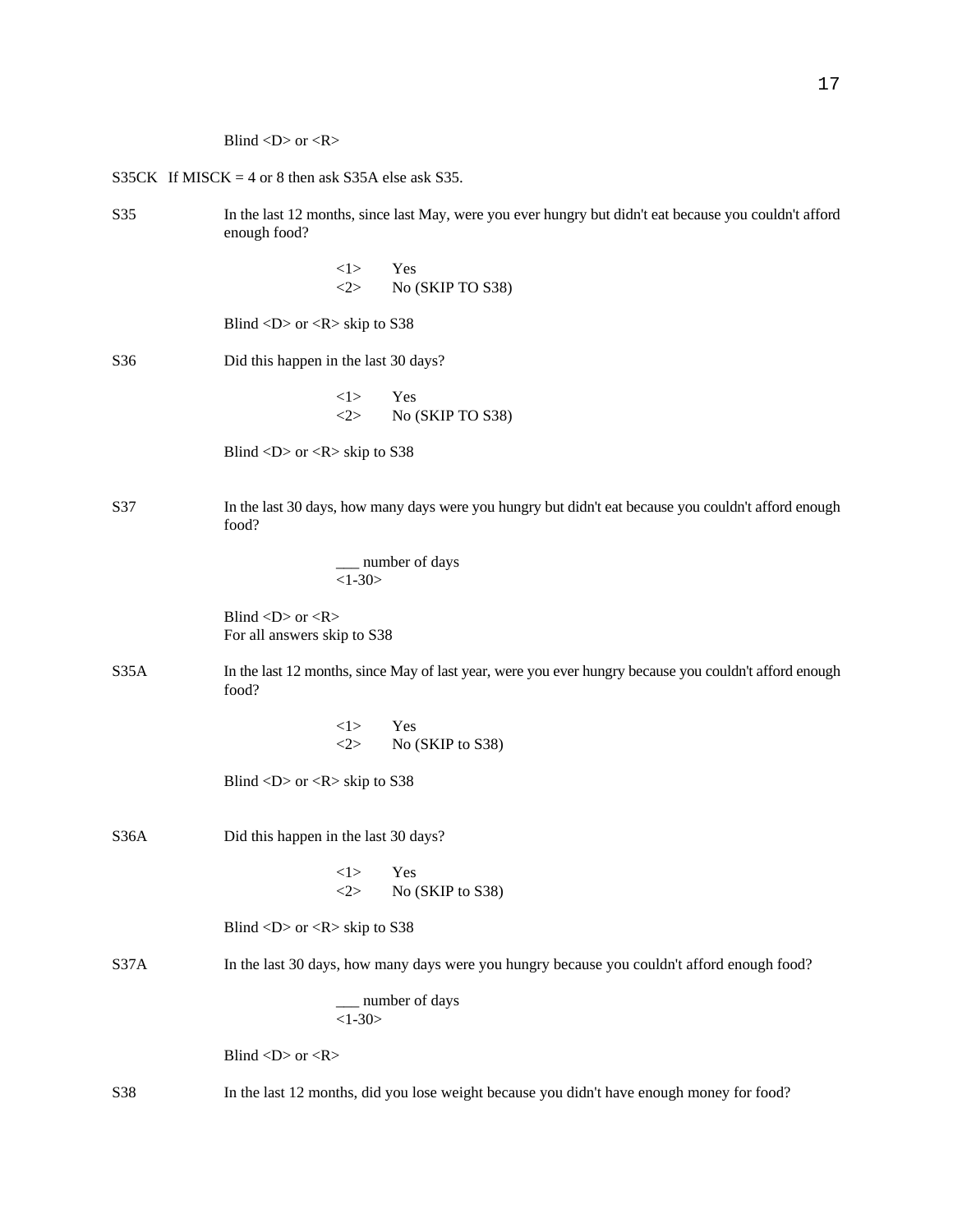|                                                                                                                                                                                                                                                                                                                         |                                                              | <1><br><2>       | Yes<br>No (SKIP TO S40CK)                                                                                                                                            |
|-------------------------------------------------------------------------------------------------------------------------------------------------------------------------------------------------------------------------------------------------------------------------------------------------------------------------|--------------------------------------------------------------|------------------|----------------------------------------------------------------------------------------------------------------------------------------------------------------------|
|                                                                                                                                                                                                                                                                                                                         | Blind <d> or <r> skip to S40CK</r></d>                       |                  |                                                                                                                                                                      |
| S39                                                                                                                                                                                                                                                                                                                     | Did this happen in the last 30 days?                         |                  |                                                                                                                                                                      |
|                                                                                                                                                                                                                                                                                                                         |                                                              | <1><br>2>        | Yes<br>No                                                                                                                                                            |
|                                                                                                                                                                                                                                                                                                                         | Blind < $D$ > or < $R$ >                                     |                  |                                                                                                                                                                      |
|                                                                                                                                                                                                                                                                                                                         |                                                              |                  | S40CK If HHMEM=1 and AGE<=17 of anyone in the household ask S40 else skip to S53.                                                                                    |
| S40<br>The next questions are about(CHILD'S NAME/your child/children living in the household who are<br>under 18 years old).<br>In the last 12 months, since October of last year, did you ever cut the size of (CHILD's NAME /your<br>child's/any of the children)'s meals because there wasn't enough money for food? |                                                              |                  |                                                                                                                                                                      |
|                                                                                                                                                                                                                                                                                                                         |                                                              | <1><br><2>       | Yes<br>No (SKIP TO S43)                                                                                                                                              |
|                                                                                                                                                                                                                                                                                                                         | Blind <d> or <r> skip to <math>S43</math></r></d>            |                  |                                                                                                                                                                      |
| S41                                                                                                                                                                                                                                                                                                                     | Did this happen in the last 30 days?                         |                  |                                                                                                                                                                      |
|                                                                                                                                                                                                                                                                                                                         |                                                              | <1><br><2>       | Yes<br>No (SKIP TO S43)                                                                                                                                              |
|                                                                                                                                                                                                                                                                                                                         | Blind $\langle D \rangle$ or $\langle R \rangle$ skip to S43 |                  |                                                                                                                                                                      |
| S42                                                                                                                                                                                                                                                                                                                     |                                                              |                  | In the last 30 days, how many days did you cut the size of (Child's name/your child's/the children)'s<br>meals because there wasn't enough money for food?           |
|                                                                                                                                                                                                                                                                                                                         |                                                              | $<1-30>$         | __ days                                                                                                                                                              |
|                                                                                                                                                                                                                                                                                                                         | Blind < $D$ > or < $R$ >                                     |                  |                                                                                                                                                                      |
| S43                                                                                                                                                                                                                                                                                                                     |                                                              |                  | In the last 12 months, since October of last year, did (Child's name/your child/any of the children) ever<br>skip a meal because there wasn't enough money for food? |
|                                                                                                                                                                                                                                                                                                                         |                                                              | <1><br><2>       | Yes<br>No (SKIP TO S47)                                                                                                                                              |
|                                                                                                                                                                                                                                                                                                                         | Blind <d> or <r> skip to <math>S47</math></r></d>            |                  |                                                                                                                                                                      |
| S44                                                                                                                                                                                                                                                                                                                     | months?                                                      |                  | How often did this happen--almost every month, some months but not every month, or in only 1 or 2                                                                    |
|                                                                                                                                                                                                                                                                                                                         |                                                              | 1><br><2><br><3> | Almost every month<br>Some months but not every month<br>Only 1 or 2 months                                                                                          |
|                                                                                                                                                                                                                                                                                                                         | Blind < $D$ > or < $R$ >                                     |                  |                                                                                                                                                                      |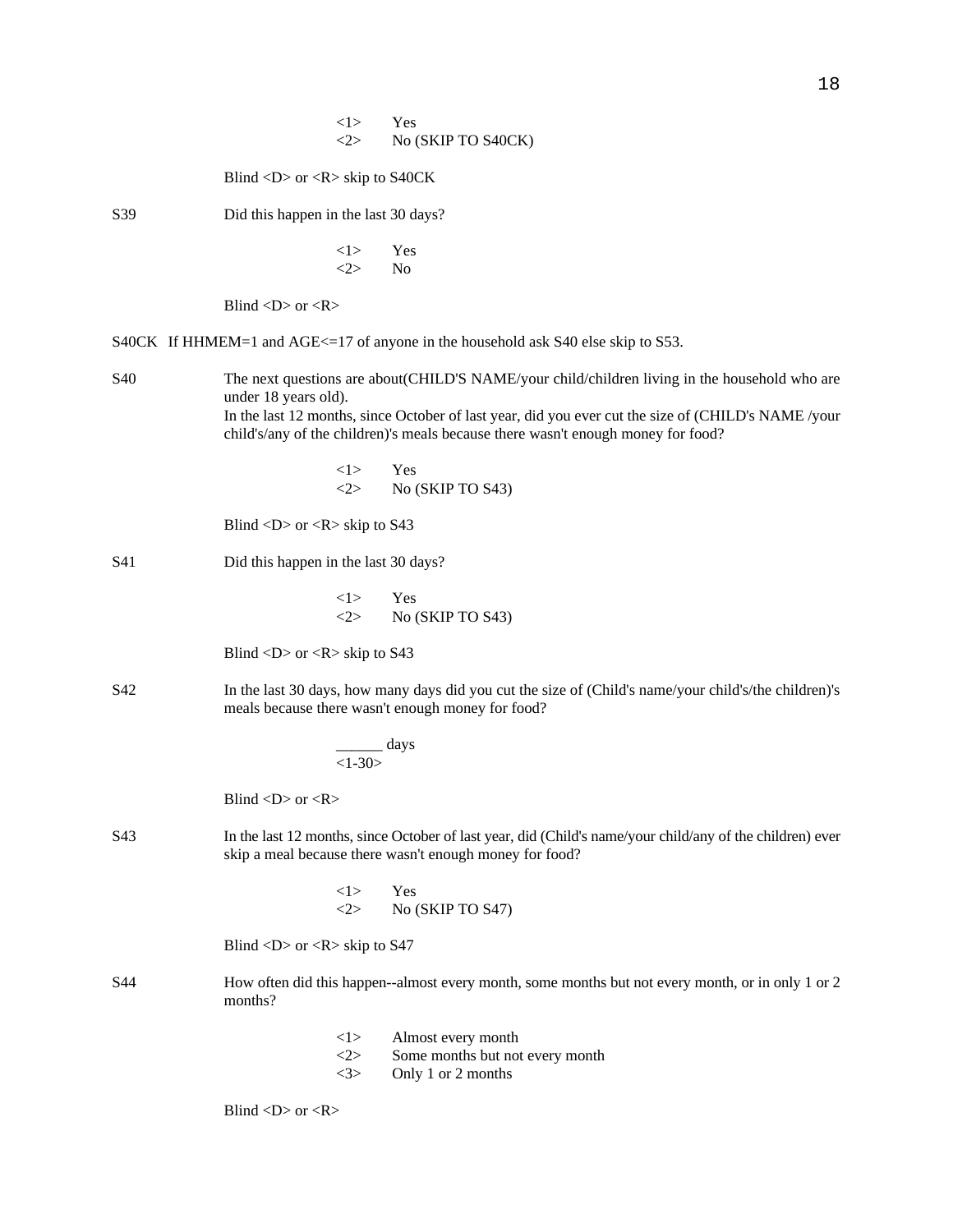| S45 | Now think about the last 30 days. Did (Child's name/your child/the children) ever skip a meal during<br>that time because there wasn't enough money for food?                |  |  |
|-----|------------------------------------------------------------------------------------------------------------------------------------------------------------------------------|--|--|
|     | 1><br>Yes<br>2><br>No (SKIP TO S47)                                                                                                                                          |  |  |
|     | Blind <d> or <r> skip to <math>S47</math></r></d>                                                                                                                            |  |  |
| S46 | How many days did this happen in the last 30 days?                                                                                                                           |  |  |
|     | $\frac{days}{1-30>}$                                                                                                                                                         |  |  |
|     | Blind < $D$ > or < $R$ >                                                                                                                                                     |  |  |
| S47 | In the last 12 months, was (CHILD'S NAME/your child/were the children) ever hungry but you just<br>couldn't afford more food?                                                |  |  |
|     | <1><br>Yes<br><2><br>No (SKIP TO S50)                                                                                                                                        |  |  |
|     | Blind <d> or <r> skip to <math>S50</math></r></d>                                                                                                                            |  |  |
| S48 | Did this happen in the last 30 days?                                                                                                                                         |  |  |
|     | 1><br>Yes<br>2><br>No (SKIP TO S50)                                                                                                                                          |  |  |
|     | Blind $\langle D \rangle$ or $\langle R \rangle$ skip to S50                                                                                                                 |  |  |
| S49 | In the last 30 days, how many days was (CHILD'S NAME/your child/were the children) hungry but<br>you just couldn't afford more food?                                         |  |  |
|     | _ number of days<br>$<1-30>$                                                                                                                                                 |  |  |
|     | Blind < $D$ > or < $R$ >                                                                                                                                                     |  |  |
| S50 | In the last 12 months, since May of last year, did (Child's name/your child/any of the children) ever<br>not eat for a whole day because there wasn't enough money for food? |  |  |
|     | <1><br>Yes<br>2><br>No (SKIP TO S53)                                                                                                                                         |  |  |
|     | Blind <d> or <r> skip to <math>S53</math></r></d>                                                                                                                            |  |  |
| S51 | Did this happen in the last 30 days?                                                                                                                                         |  |  |
|     | <1><br>Yes<br>2><br>No (SKIP TO S53)                                                                                                                                         |  |  |
|     | Blind <d> or <r> skip to <math>S53</math></r></d>                                                                                                                            |  |  |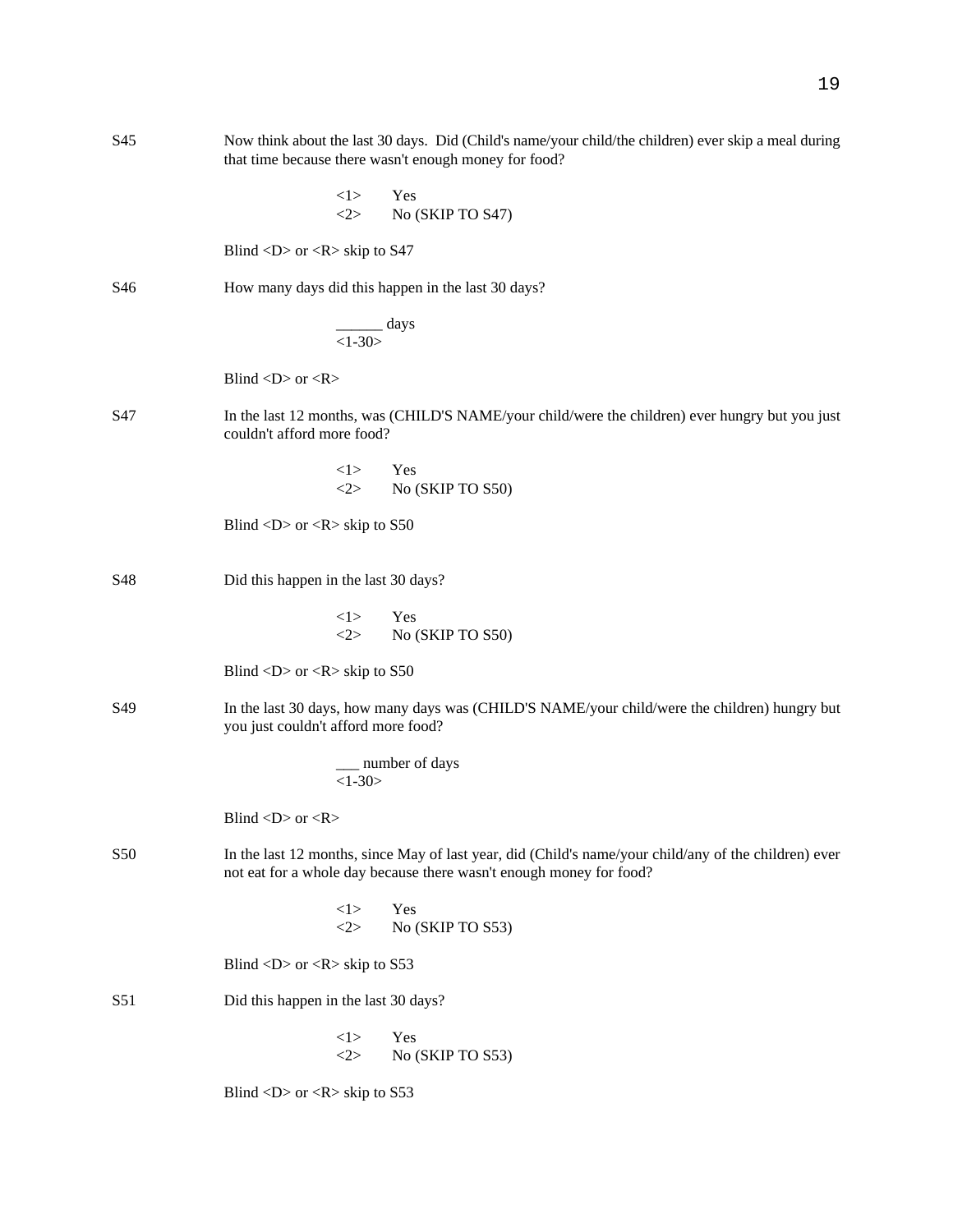|                 | days<br>$<1-30>$                                                                                                                                                                                                                                                                          |
|-----------------|-------------------------------------------------------------------------------------------------------------------------------------------------------------------------------------------------------------------------------------------------------------------------------------------|
|                 | Blind $\langle D \rangle$ or $\langle R \rangle$                                                                                                                                                                                                                                          |
| S <sub>53</sub> | Now I'm going to read you several statements that people have made about their food situation. For<br>these statements, please tell me whether the statement was often true, sometimes true, or never true<br>for (you/you or the other members of your household) in the last 12 months. |
|                 | The first statement is "(I/We) worried whether (my/our) food would run out before (I/we) got money<br>to buy more." Was that often, sometimes or never true for you in the last 12 months?                                                                                                |
|                 | Often true<br><1><br><2><br>Sometimes true<br><3><br>Never true                                                                                                                                                                                                                           |
|                 | Blind $\langle D \rangle$ or $\langle R \rangle$                                                                                                                                                                                                                                          |
| S <sub>54</sub> | "The food that (I/we) bought just didn't last, and (I/we) didn't have money to get more." Was that<br>often, sometimes or never true for you in the last 12 months?                                                                                                                       |
|                 | Often true<br><1><br><2><br>Sometimes true<br><3><br>Never true                                                                                                                                                                                                                           |
|                 | Blind $\langle D \rangle$ or $\langle R \rangle$                                                                                                                                                                                                                                          |
| S <sub>55</sub> | "(I/we) couldn't afford to eat balanced meals." Was that often, sometimes or never true for you in the<br>last 12 months?                                                                                                                                                                 |
|                 | Often true<br><1><br>2><br>Sometimes true<br><3><br>Never true                                                                                                                                                                                                                            |
|                 | Blind $\langle D \rangle$ or $\langle R \rangle$                                                                                                                                                                                                                                          |
| S55A            | "(I/we) worry about whether the food that (I/we) can afford to buy for (my/our) household will be<br>enough." Was that often, sometimes, or never true for you in the last 12 months?                                                                                                     |
|                 | Often true<br><1><br>Sometimes true<br><2><br><3><br>Never true<br>Blind < $D$ > or < $R$ >                                                                                                                                                                                               |
| S55B            | "(I/we) eat the same thing for several days in a row because (I/we) only have a few different kinds of<br>food on hand and don't have money to buy more." Was that often, sometimes, or never true for you<br>in the last 12 months?                                                      |
|                 | Often true<br><1>                                                                                                                                                                                                                                                                         |

S52 In the last 30 days, how many days did (Child's name/ your child/the children) not eat for a whole day

because there wasn't enough money for food?

<2> Sometimes true

20